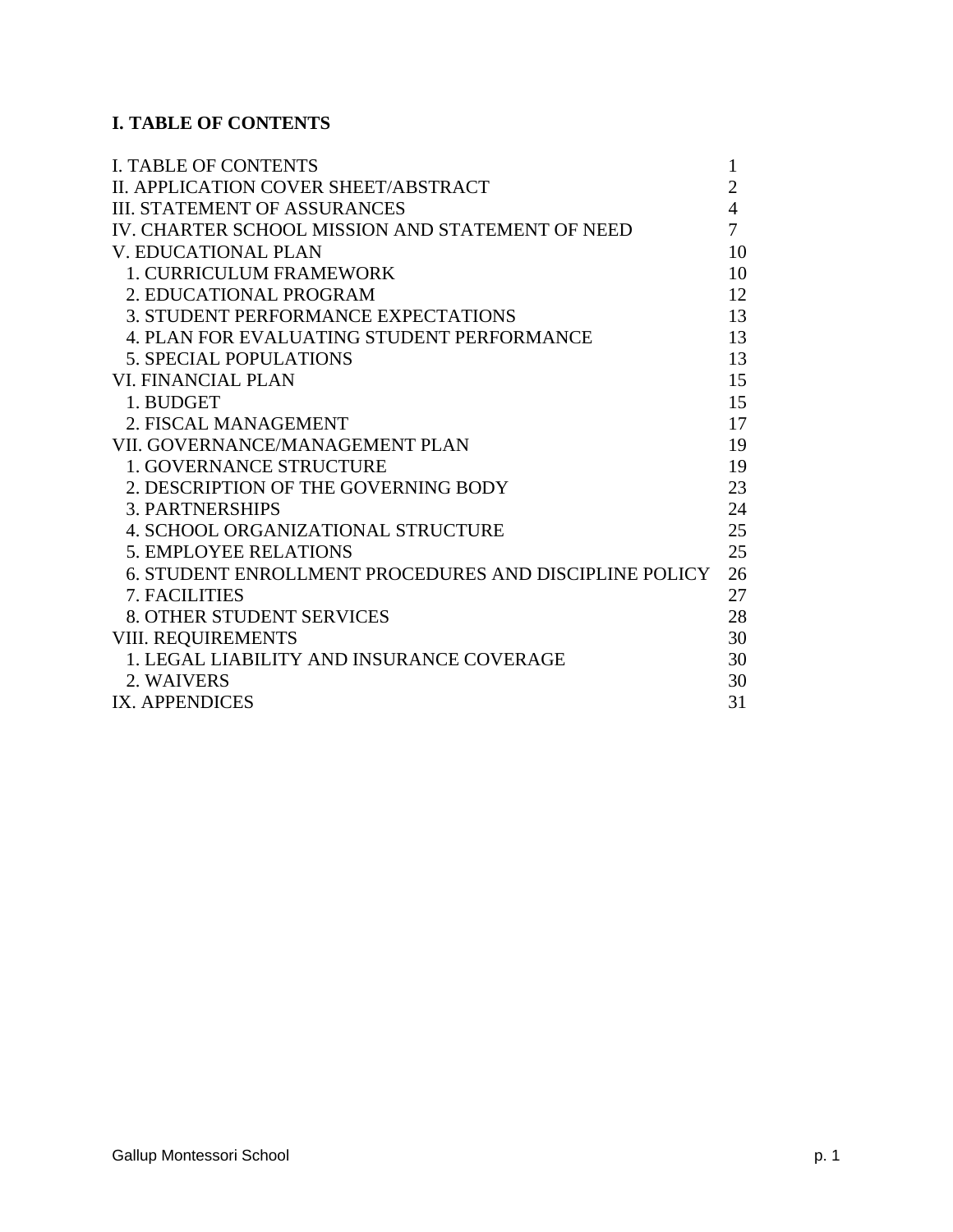## **II. APPLICATION COVER SHEET/ABSTRACT**

#### **School Information:**

Name of Proposed Charter School: Gallup Montessori School School Address (if known): N/A School Location (City/Town): Gallup, New Mexico School District within which the school will be located: Gallup McKinley County

#### **Contact Information:**

Primary Contact Person: William (Bill) Bright Address: 402 W. Morgan Av. City: Gallup State: New Mexico Zip: 87301 Daytime Tel: (505) 722-0039 Fax: ( ) N/A Alternate Tel: (505) 863-0389 Email: charterschools@gmail.com

Secondary Contact Person: Susan Faz Address: 402 Zorena Av. City: Gallup State: New Mexico Zip: 87301 Daytime Tel: (505) 722-5365 Fax ( ) N/A Alternate Tel: (505) 728-341 Email: fazsue@msn.com

#### **Partner Organizations:**

- 1) University of New Mexico-Gallup Early Child Program: Lab School arrangements will be offered for the college students in this program.
- 2) Gallup Charter Schools, Inc.: Non-profit foundation supporting area charter schools
- 3) Coalition for Healthy & Resilient Youth, a non-profit promoting youth advocacy, cultural competency, & assets-based approaches in area school systems

#### **Enrollment Information:**

Grade span at full enrollment:  $K-3^{rd}$ Total number of students at full enrollment: 90

| <b>School Year</b>        | <b>Grade Levels</b> | <b>Total Projected Student</b><br><b>Enrollment</b> |
|---------------------------|---------------------|-----------------------------------------------------|
| First Year $2010-11$      | K-3rd               | 60                                                  |
| Second Year 2011-12 K-3rd |                     | 65                                                  |
| Third Year 2012-13 K-3rd  |                     | 75                                                  |
| Fourth Year 2013-14       | K-3rd               |                                                     |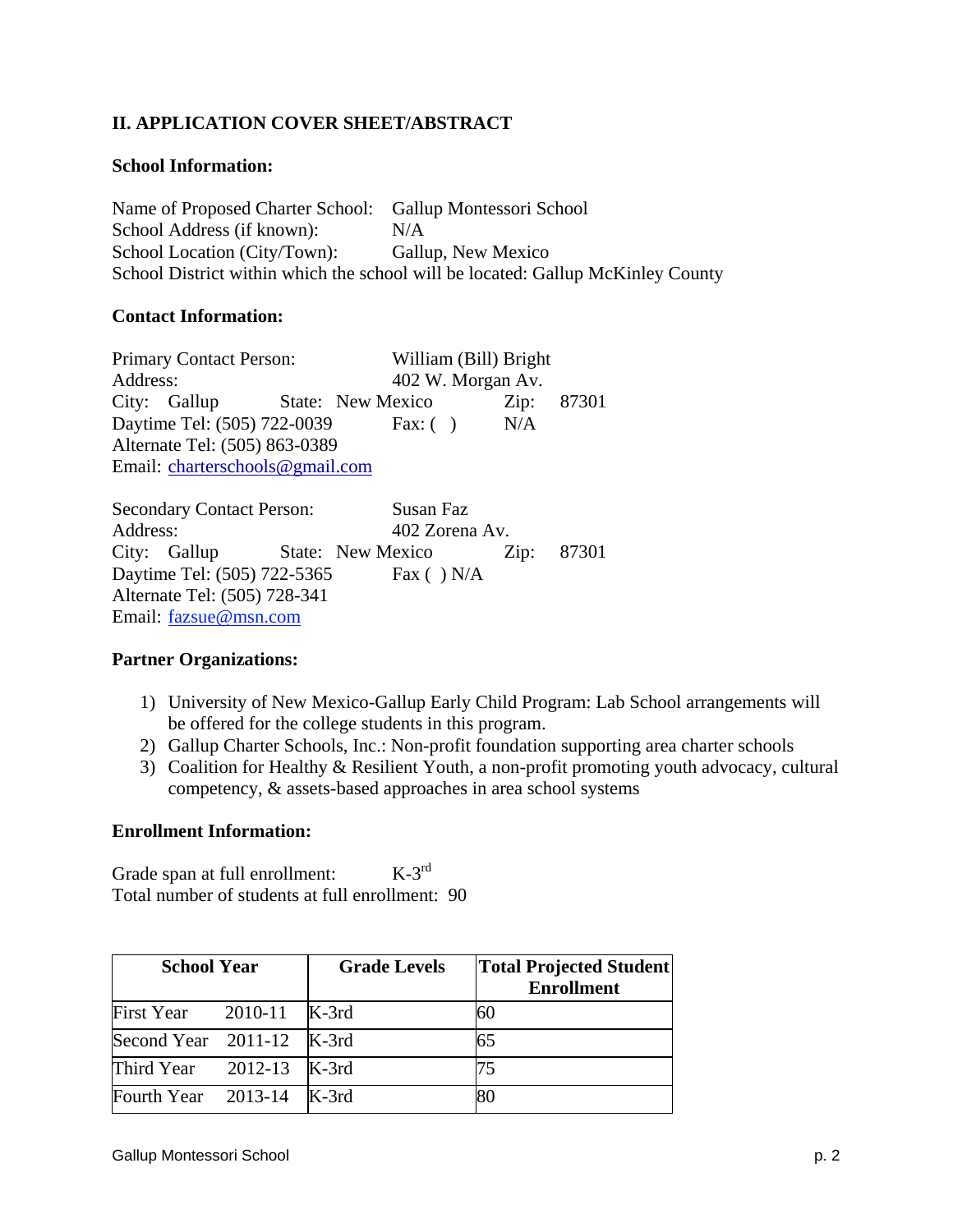| Fifth Year<br>2014-15 K-3rd<br><b>90</b> |  |  |  |
|------------------------------------------|--|--|--|
|------------------------------------------|--|--|--|

#### **Abstract of Proposed Charter School:**

The Gallup Montessori School, which will be located on the campus of University of New Mexico-Gallup and serve as a lab school for the Early Child teacher education program there, will begin with grades K-3rd. A pre-school program may be added, depending on a successful funding application. It is estimated that the initial enrollment will be 60 students. Two modular buildings with two classrooms each will need be installed initially, followed by up to two more at a later date.

The mission: "Our school will provide, for all interested families in the Gallup and McKinley County area, an alternative education based on proven Montessori principles for academic excellence. We will provide a safe, fair environment of high expectations where children celebrate individuality while contributing to their community, where they acquire habits of the mind that promote life-long learning, and where they engage the real world in their learning, involving parents and community members in the process."

The philosophy and approach will be to provide an alternative, publicly funded, well tested and renowned early child educational method that was previously unavailable and unaffordable to many of McKinley County's low-income families. The academic success of the school's students will help improve the AYP of area schools in the higher grades. Gallup Montessori School will set a precedent for excellence in the community.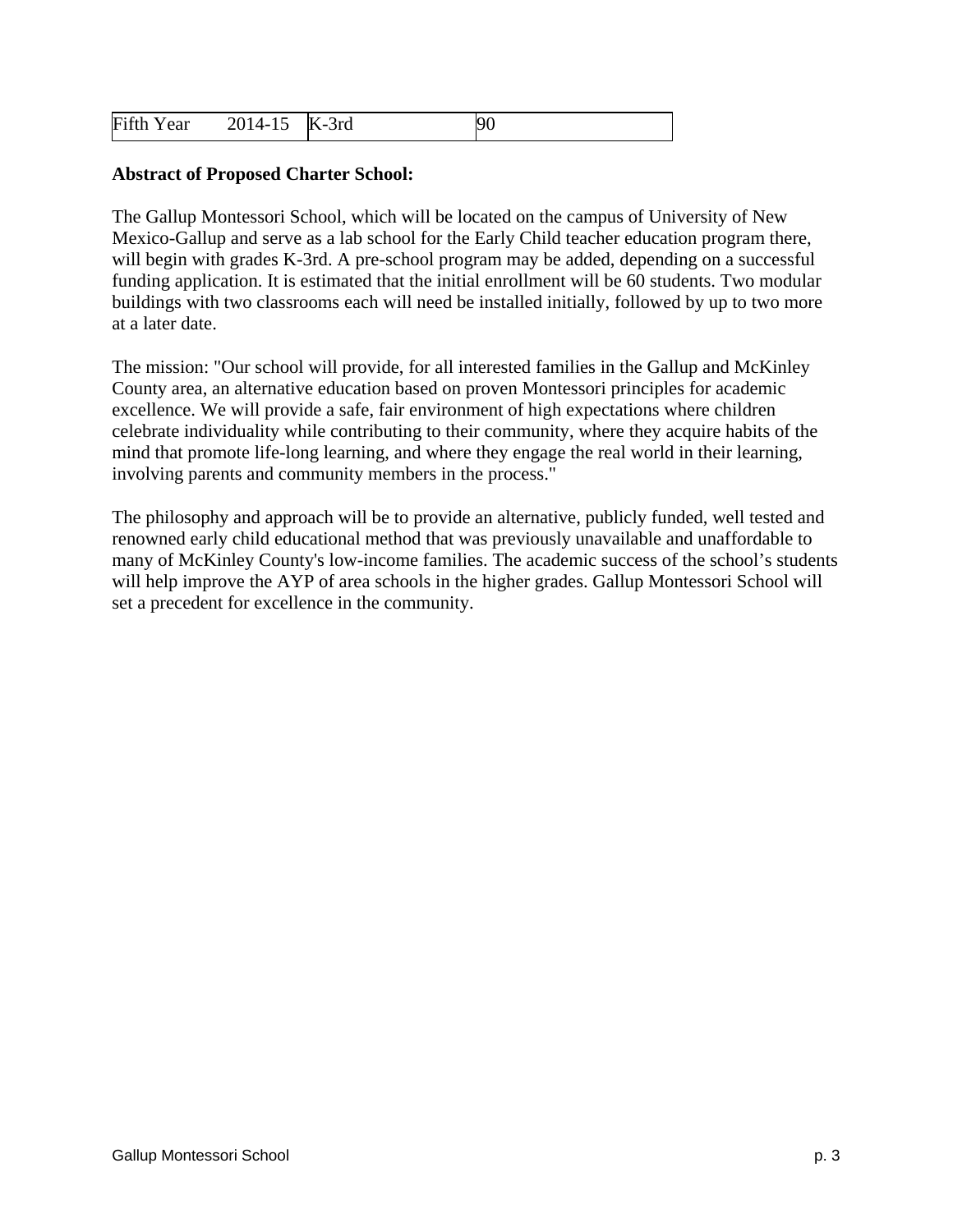### **III. STATEMENTS OF ASSURANCES**

- I, William (Bill) Bright, after being duly sworn, state as follows:
	- 1. My name is William (Bill) Bright, and I reside in Gallup, New Mexico.
	- 2. As the authorized representative of the applicant group for Gallup Montessori School to be located at Gallup, New Mexico, I certify that, if awarded a charter:
- 1. The CHARTER SCHOOL's admission process shall not discriminate against anyone regarding race, gender, national origin, color, ability level, or age.
- 2. If more students apply than can be accommodated, The CHARTER SCHOOL shall admit students on the basis of a lottery.
- 3. The CHARTER SCHOOL's admission processes shall be in compliance with Section 22-8B-4.1 NMSA 1978.
- 4. The CHARTER SCHOOL shall be a nonsectarian, non-religious, and non-home-based public school.
- 5. Except as otherwise provided in the Public School Code, the CHARTER SCHOOL shall not charge tuition or have admission requirements.
- 6. The CHARTER SCHOOL shall comply with all state and federal health and safety requirements applicable to public schools, including those health and safety codes relating to educational building occupancy.
- 7. The governing body shall not contract with a for-profit entity for the management of the CHARTER SCHOOL.
- 8. The CHARTER SCHOOL shall comply with all applicable state and federal laws and rules related to providing special education services.
- 9. The CHARTER SCHOOL shall avoid apparent and actual conflicts of interest when administering grants and entering into contracts for equipment and services.
- 10. The CHARTER SCHOOL shall comply with conflict of interest provisions identified in the New Mexico Procurement Code, Section 13-1-128 et seq. NMSA 1978 and the Prohibited Sales Act, Section 22-21-1 et seq. NMSA 1978; and the federal regulations at 34 CFR 75.525 and 80.36.
- 11. The CHARTER SCHOOL shall ensure that criminal background checks are conducted on all employees in accordance with Section 22-10A-5 NMSA 1978.
- 12. The CHARTER SCHOOL shall develop written procurement procedures and conduct all procurement transactions in a manner that provides open and fair competition.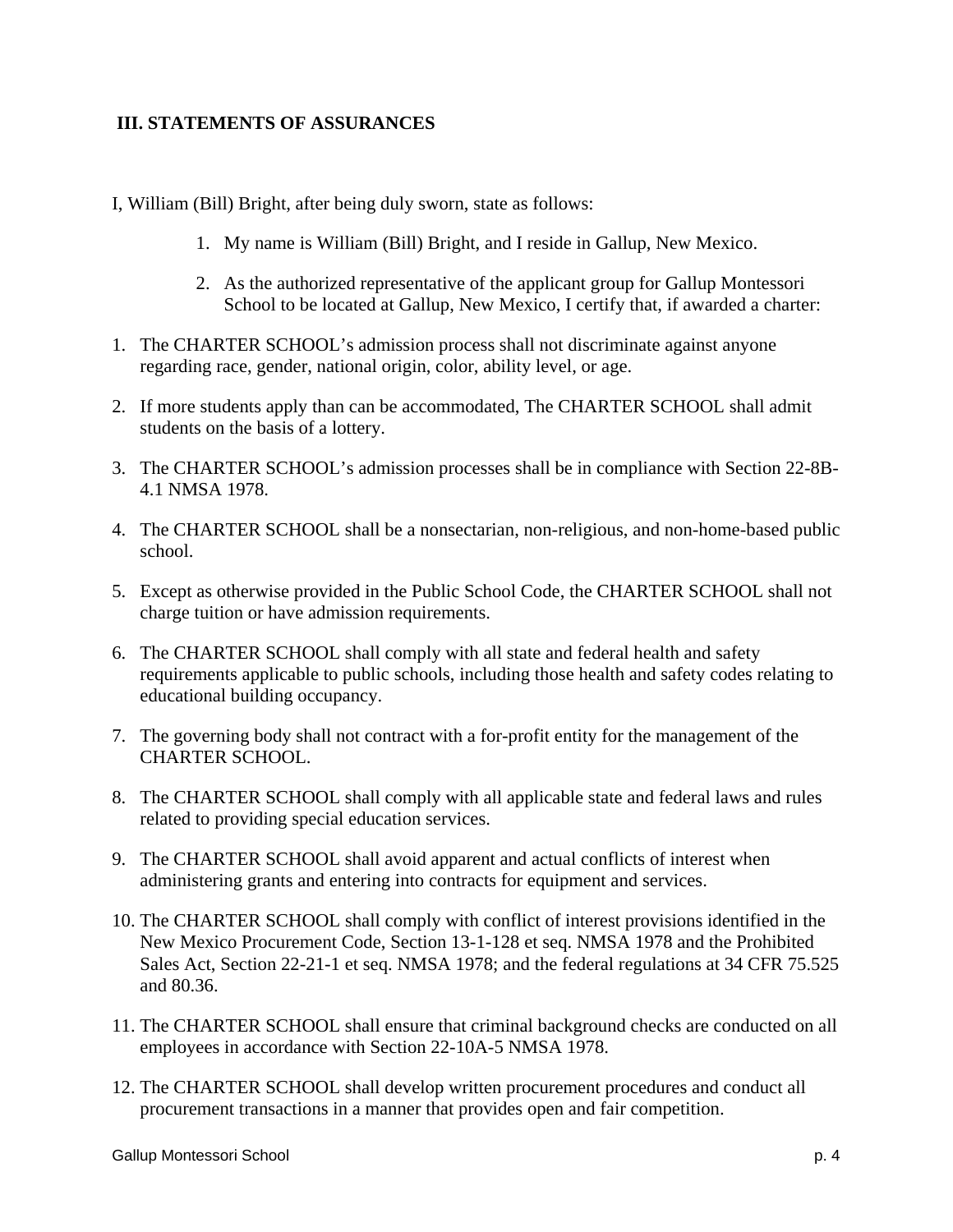- 13. The CHARTER SCHOOL shall comply with the Age Discrimination Act of 1975, Title VI
- 14. of the Civil Rights Act of 1964, Title IX of the Education Amendments of 1972, Section 504 of the Rehabilitation Act of 1973, and part B of the Individuals with Disabilities Education Act;
- 15. The CHARTER SCHOOL shall provide equitable access to and participation in its federally assisted program for students, teachers, and other program beneficiaries with special needs.
- 16. The CHARTER SCHOOL shall be economically sound and the fiscal management shall comply with all applicable federal and state laws, regulations and rules relative to fiscal procedures.
- 17. The CHARTER SCHOOL shall provide to the Public Education Commission by the sooner of the end of the planning year or within ten (10) days of receipt of any federal or state stimulus funds a detailed plan indicating how the CHARTER SCHOOL will manage its fiscal responsibilities, the plan will include a description of the internal control procedures that the charter school will utilize to safeguard assets, segregate its payroll and other check disbursement duties, provide reliable financial information, promote operational efficiency, and ensure compliance with all applicable federal statutes and regulations and state statutes and rules relative to fiscal procedures.
- 18. Meetings of the CHARTER SCHOOL Governing Body shall comply with the New Mexico Open Meetings Act, Sections 10-15-1 et seq., NMSA 1978.
- 19. The CHARTER SCHOOL shall adopt policies and procedures of the governing body, that address governance, relationship to staff, professional development, the role of the governing body in policy-making, personnel decisions, budgeting, and operation of the school, including how decisions will be made.
- 20. The Governing Body or head administrator of the CHARTER SCHOOL shall recognize and work with employee labor representatives, if any.
- 21. The CHARTER SCHOOL shall produce a certificate of occupancy prior to opening a facility for use as a school; the facility shall meet all applicable federal and state health, safety and code requirements and be suitable for use as a school.
- 22. The CHARTER SCHOOL shall develop and maintain a plan for addressing code, accessibility, health and safety requirements as well as operation, maintenance and repair of any facility it seeks to use as a school.
- 23. The CHARTER SCHOOL shall develop personnel policies that comply with all applicable federal and state labor laws, regulations and rules implementing them and shall submit the policies to the Public Education Department for comment prior to the hiring of any employees.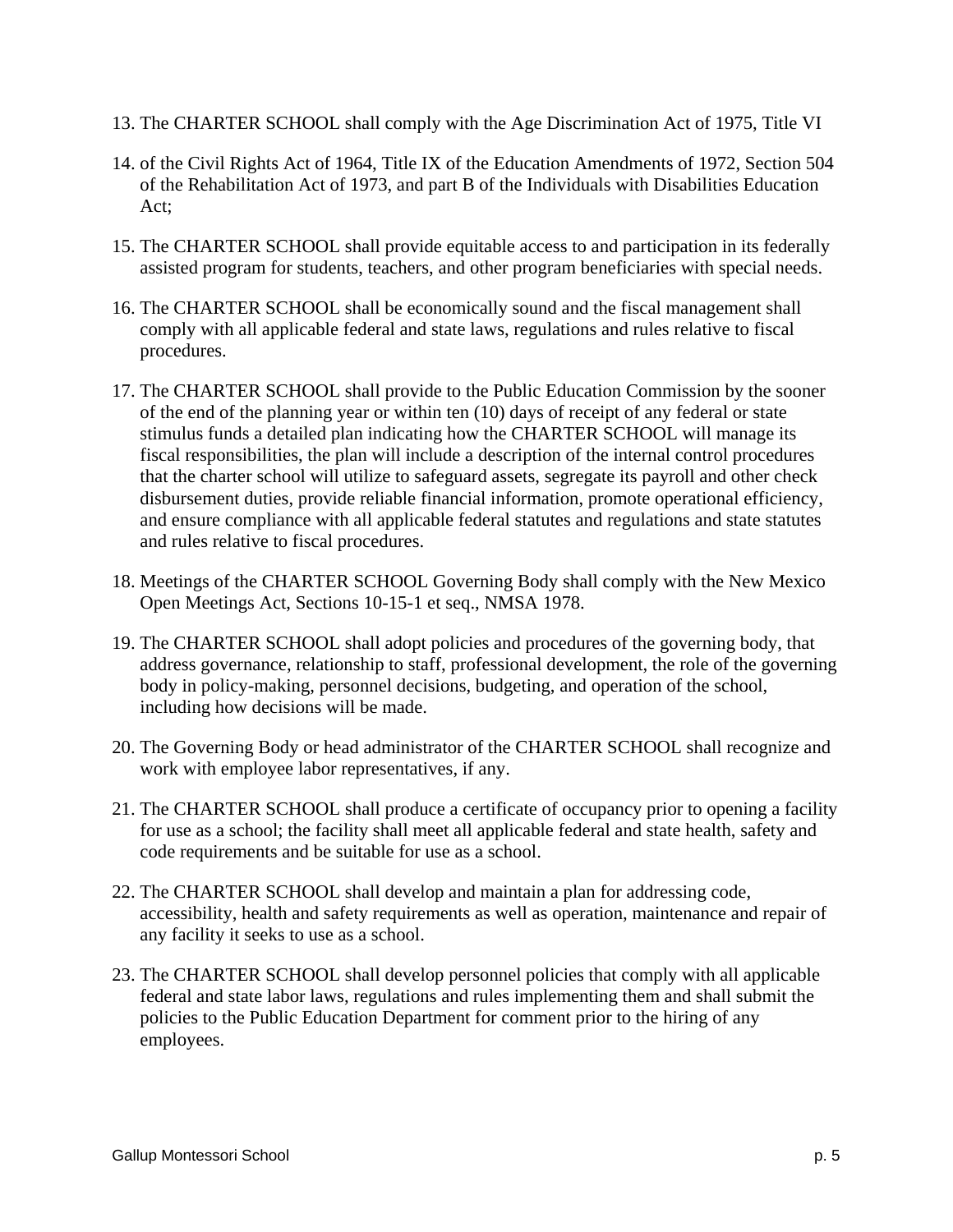I hereby certify that the information submitted in this application for a charter is true to the best of my knowledge and belief. I understand that I am the authorized representative of the applicant group, or the governing body, of this charter school.

| [Signature]                                                                | Date |  |
|----------------------------------------------------------------------------|------|--|
| Montessori School.                                                         |      |  |
| Subscribed and sworn to before me, this ______ day of ____________, 20___. |      |  |
| [Notary Seal:]                                                             |      |  |
| [signature of Notary]                                                      |      |  |
| [typed name of Notary]                                                     |      |  |
| <b>NOTARY PUBLIC</b>                                                       |      |  |
| My commission expires:                                                     | 20   |  |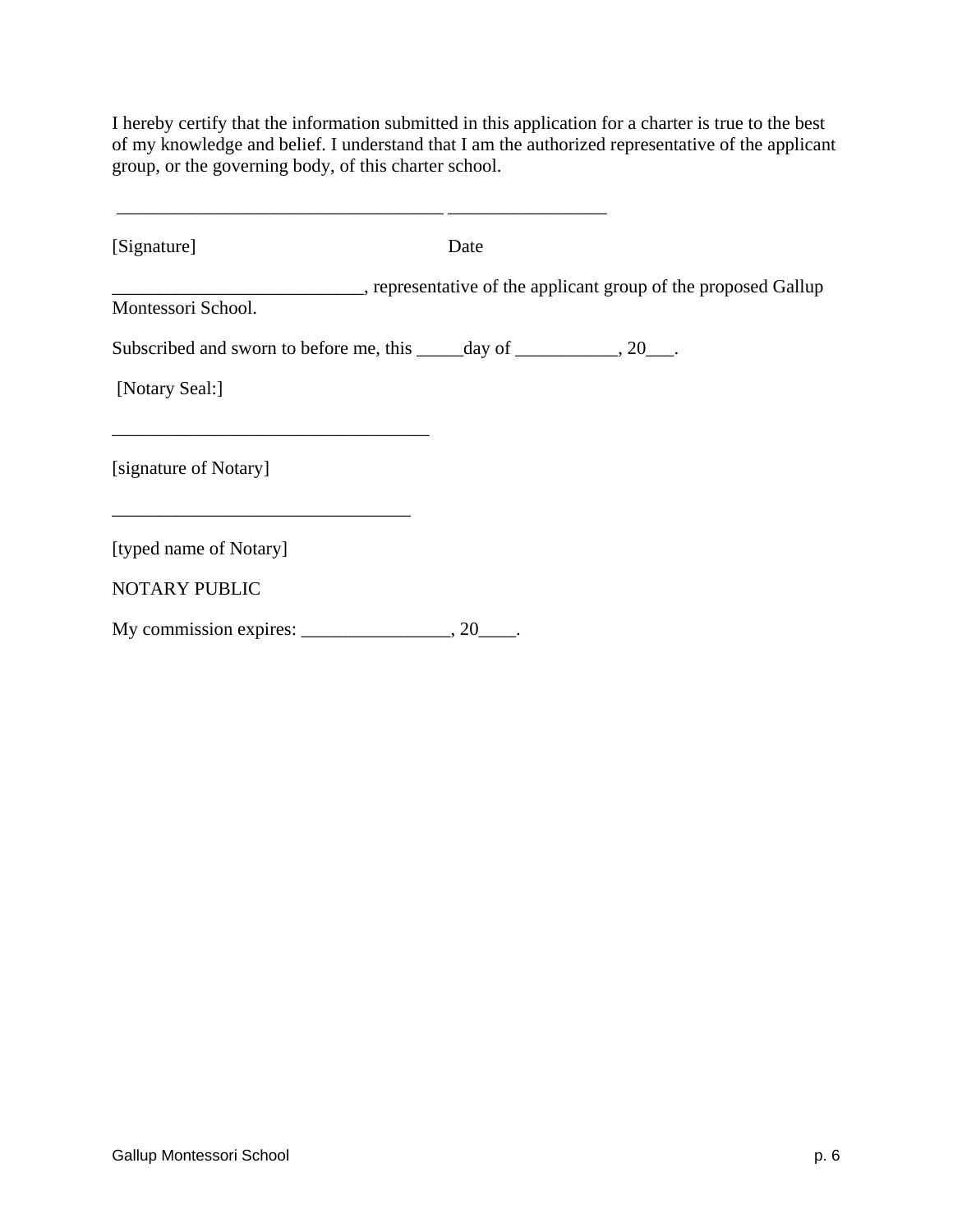## **IV. CHARTER SCHOOL MISSION AND STATEMENT OF NEED**

#### **Mission**

The mission: "Our school will provide, for all interested families in the Gallup and McKinley County area, an alternative education based on proven Montessori principles for academic excellence. We will provide a safe, fair environment of high expectations where children celebrate individuality while contributing to their community, where they acquire habits of the mind that promote life-long learning, and where they engage the real world in their learning, involving parents and community members in the process."

#### **Goals**

We have set the following goals for our school:

A. Guided by Montessori principles, the school will use methods including (a) intrinsic motivation, (b) student-directed inquiry, (c) individual concentration, (d) empathy in interpersonal interaction, (e) self-discipline and independence, and (f) opportunities to engage in real-world experiences.

B. The school will create a safe and fair environment for learning in which individuality is respected. Children will not be compared with one another; rather they will learn to be aware of their own progress and recognize their own growth, many in a multi-age classroom that will allow diverse associations.

C. The school will monitor student progress in order to address individual weaknesses and celebrate individual accomplishments.

D. The school will strive to involve parents and the community in student learning by providing diverse, frequent, and learning-centered opportunities for participation.

#### **Evidence of Achievement of Goals**

The school will demonstrate consistency in implementing Montessori principles through concrete evidence of Montessori methods applied throughout the curriculum. Evidence will be supplied by quarterly peer review processes that will take inventory of methods used in teaching and learning. Each quarter, inventories will show evidence of 100% of six methods listed above.

The school will demonstrate that it has created a safe and fair environment through analysis of staff responses to incidents of conflict involving violence, bullying, unfairness or competition, and through a study of incident frequency over time that shows a reduction in incidents due to appropriate administrative and staff responses. The administration and staff will work together to create tools for measuring incidents and analyzing data related to safety and fairness.

In order to demonstrate that the school is concerned with students' individual progress, short cycle assessments will be selected and implemented in grades 2 and 3 in order to measure student progress in reading, mathematics, and oral language development. These assessments will be selected upon approval of this application by school administration. Improvement in sequential assessments will demonstrate achievement of this goal.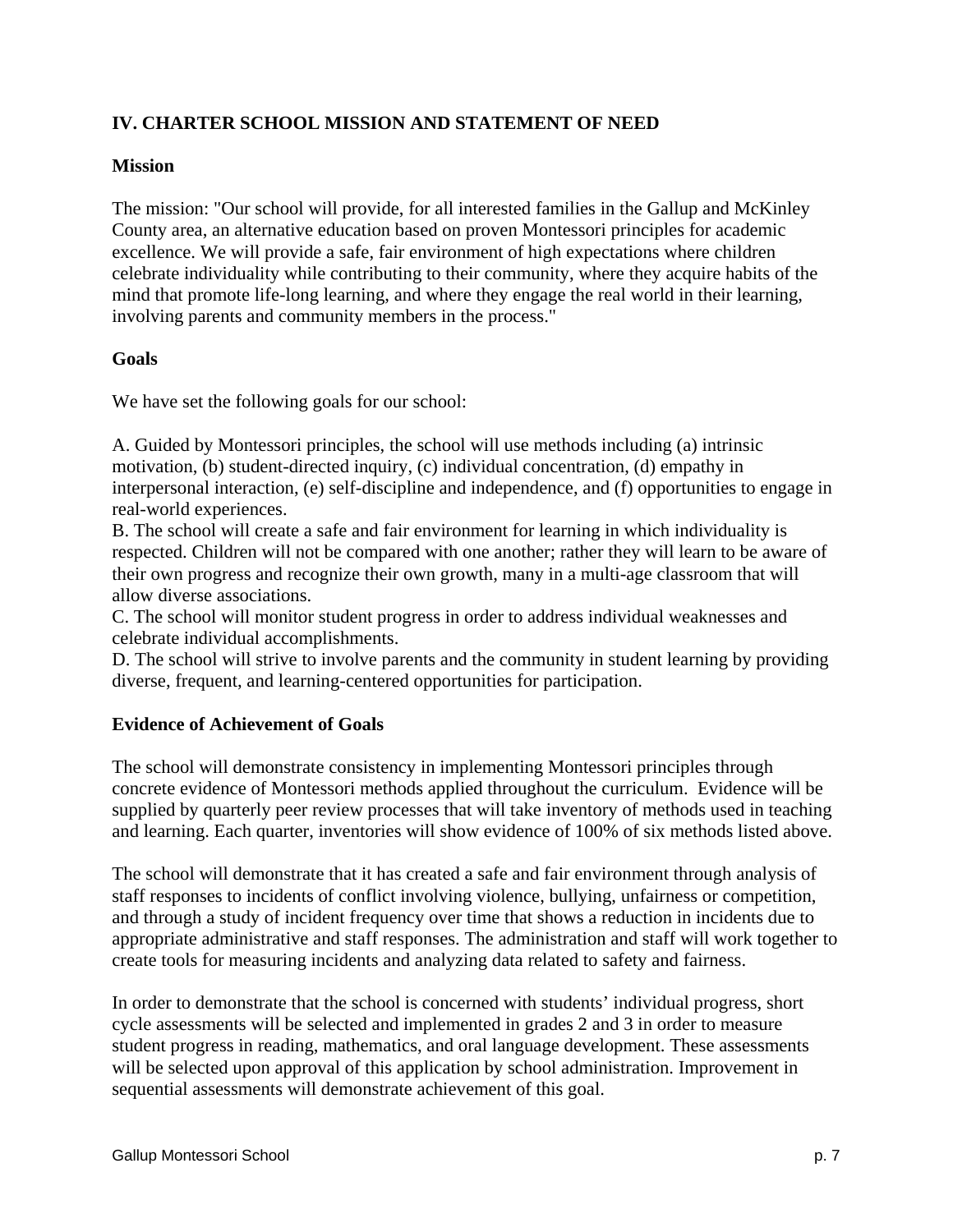In order to demonstrate its achievement of increased levels of parent involvement, the school will show concrete evidence of opportunities for participation and provide data about their diversity, frequency, and level of participation by parents. The administration will develop and implement strategies to engage all stakeholders and study the effectiveness of these strategies.

#### **Statement of Need**

Gallup Montessori School is advantageously situated to serve students and families within the demographically unique city of Gallup and the surrounding area. As the seat of McKinley County and its largest center of employment, Gallup is challenged by a poverty level in which 27% of children are living in households subsisting at or below marginal income levels according to the 2000 U.S. Census Report. Outside the city proper, unemployment rates in the surrounding area, principally on the Navajo Nation, average 28%. In addition to high poverty and unemployment rates, educational statistics reflect that fewer than 42% of the tribal community is in possession of a high school diploma and fewer than 3% hold a four-year college degree.

Unlike larger urban and metropolitan areas, Gallup lacks educational choices for well-recognized programs such as Montessori; there are few educational alternatives, especially for low-income families. Some years ago, Gallup did have a a private, fee-based Montessori school with a full enrollment and a waiting list, but it closed when the director moved away. The only other options are those provided by churches, which require religion class attendance that may be unwelcome some to parents, and for which the tuitions are beyond the reach of many low-income families.

Also, the No Child Left Behind Act provides for the option of parents to transfer their students from schools in need of improvement. But, in most years, nearly all of the local public elementary schools need significant improvement, leaving parents with no successful school to choose for their children.

The creation of a certified, public, tuition-free Montessori school in a rural setting will be of considerable benefit to underserved and low-income families in New Mexico.

Gallup Montessori School is committed to addressing the needs of both low-income families and diverse racial groups representative of the population of the county. According to the US Census Bureau (2007), McKinley County is made up of Navajo, Zuni and other Native American tribes (74%), Hispanic (13%), White (12%), Black (1%), and Asian (1%) racial groups. Sixty-one percent of county residents speak a language other than English at home, and 27% are below the poverty level. We aim to create a school that will better address the need for a multicultural learning community that promotes peace among different groups of people. Through real-world learning experiences at Gallup Montessori, students will become more aware of their own cultural backgrounds while learning to celebrate differences in others. By centering the learning on real-world experiences, the school will also contextualize education for poverty-level students whose communities do not typically prioritize education, whether due to the generational trauma cause by historical Indian Education policies or due to common presumptions about education among people in poverty in general. Furthermore, by providing a higher teacher to student ratio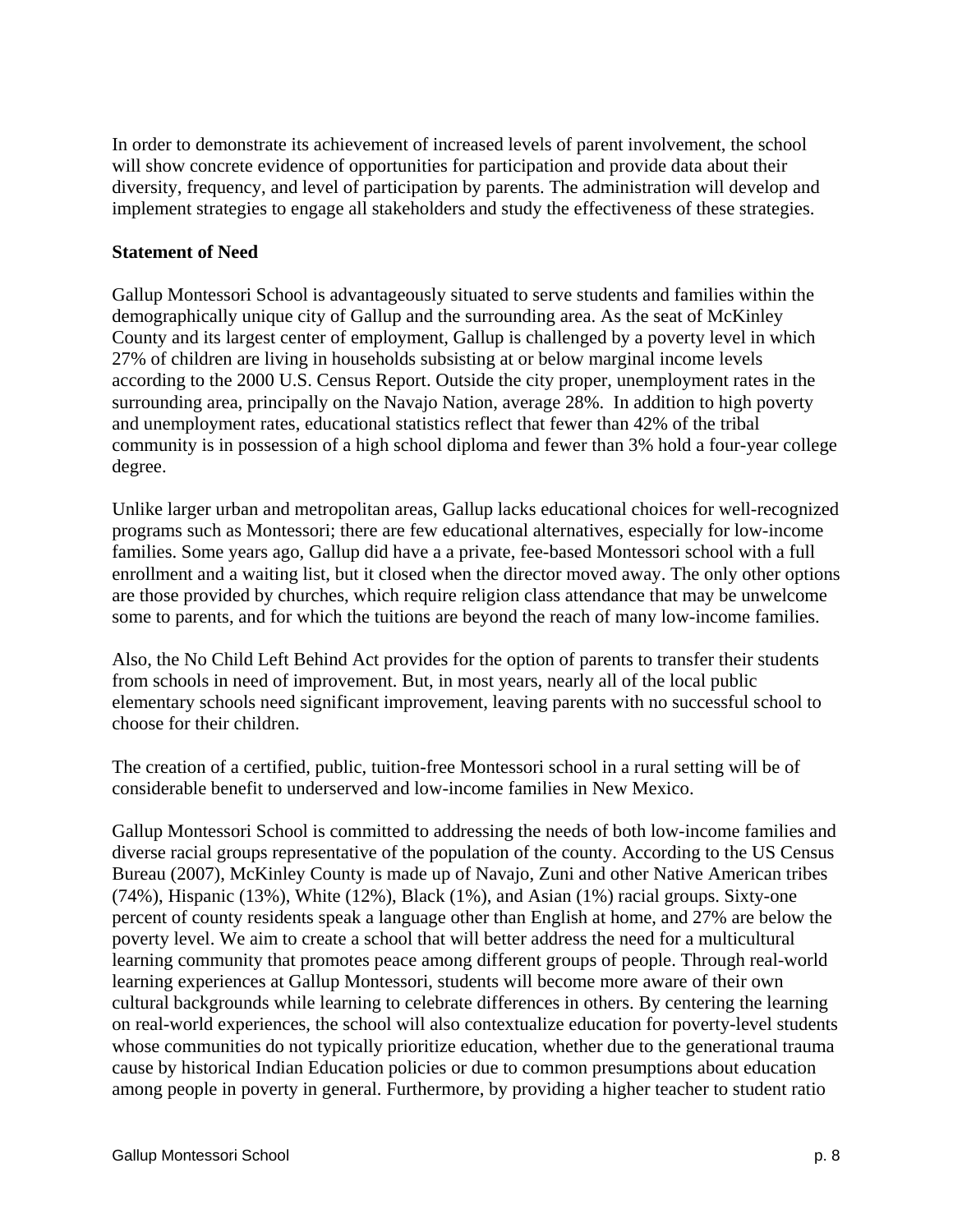and maintaining higher expectations for student and family participation in the learning processes than other public schools in the area do, the school will address the need for its diverse population to place greater investment in children's education.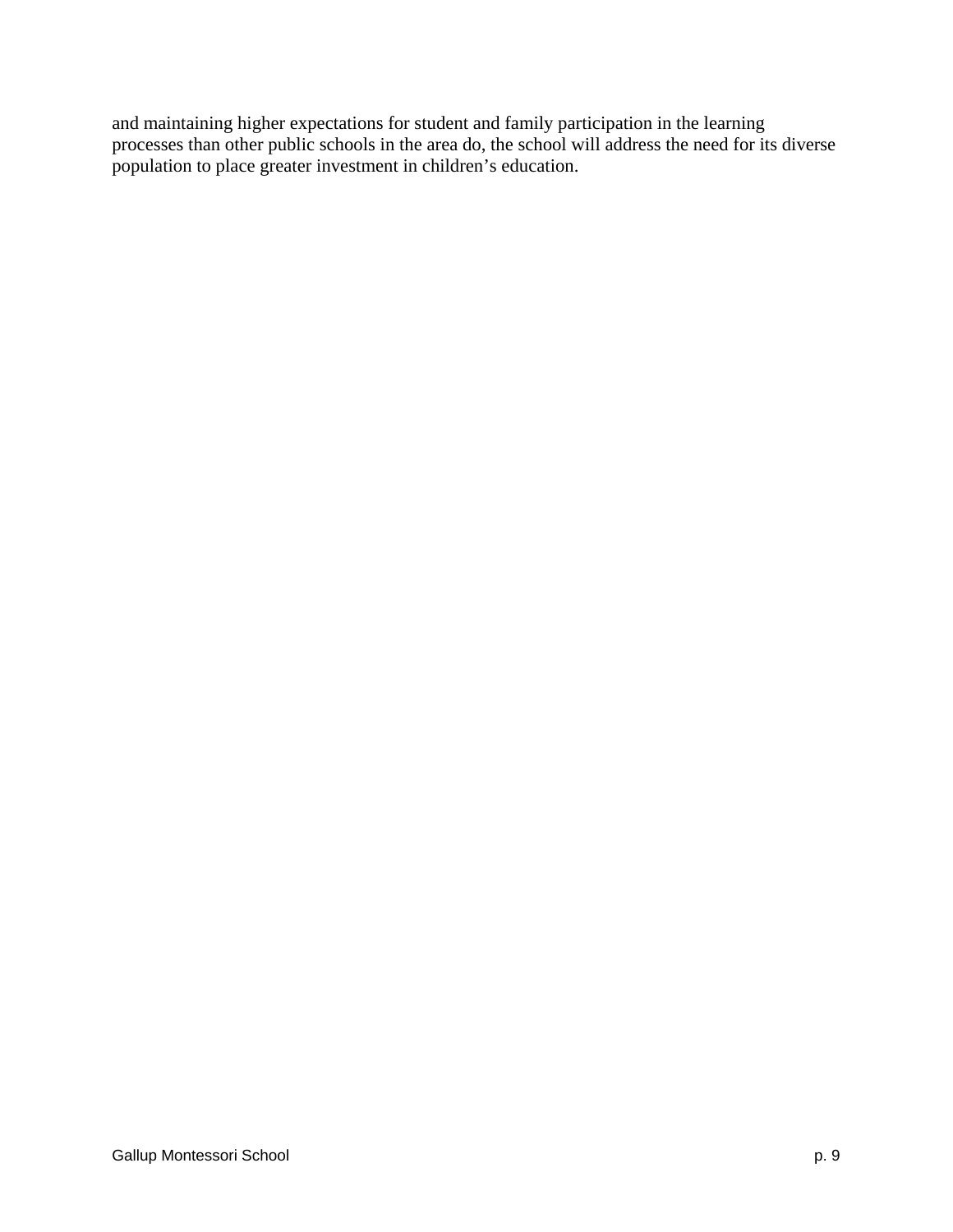## **V. EDUCATIONAL PLAN**

## **1. CURRICULUM FRAMEWORK**

#### **A. Philosophy and Approach to Instruction**

The Montessori philosophy of education is a proven model of constructivist theory and experiential education. Central to this ideology is the role of children in forming their own knowledge through guided experience and reflection.

The Montessori model of education began over a century ago with the work of Dr. Maria Montessori, whose goal was to help children succeed in academic learning, while growing emotionally and socially. Montessori observed children in the classroom and drew from her observations in order to modify the learning environment to promote children's independence. The role of the teacher in the Montessori method is to guide children's individual learning and encourage self-monitoring of progress in order to achieve higher levels of knowledge and understanding, to develop a value of learning that is ongoing, to acquire skills necessary for independent learning, including persistence, to facilitate concentration, to develop the ability to find problems as well as solve them, and to build emotional and interpersonal skills.

Currently, there are nearly 6,000 Montessori schools in the United States, most of which are nonpublic. The Montessori model of education has become one of the most popular and successful to be adopted by charter schools throughout the country. Montessori methods are founded on many of what are now known as best practices in teaching, including understanding of the affective domain in the context of learning, the use of manipulative materials, addressing multiple intelligences, cooperative learning, use of authentic assessment, and grouping in multiage classrooms.

Montessori classrooms differ from typical elementary classrooms in that they allow for children to work independently in work centers that are set up for student inquiry. The classroom extends beyond the school through frequent field trips that provide a sense of connectedness with the daily life of the community and encourage contributions to the community. Students explore geography, biology, history, language, mathematics, science, music and art in order to understand the world and their relationship to it. Montessori lessons are hands-on experiences designed for individual progress and diverse learners' needs. Montessori teachers apply the Montessori Method, which provides a scope and sequences that targets and assesses learning in State Standards. Montessori classrooms also include teaching aides, who play an essential role in the educational program.

#### **B. Rationale and expectations for student success**

The founding group selected the Montessori model of education in order to provide an academic environment of high expectations for children in Gallup and McKinley County, for whose families few real choices exist among schools which differ little in educational philosophy or methodology. The work of Dr. Maria Montessori demonstrates an interest in populations with issues not unlike the poor minority populations of our area. She believed in the potential of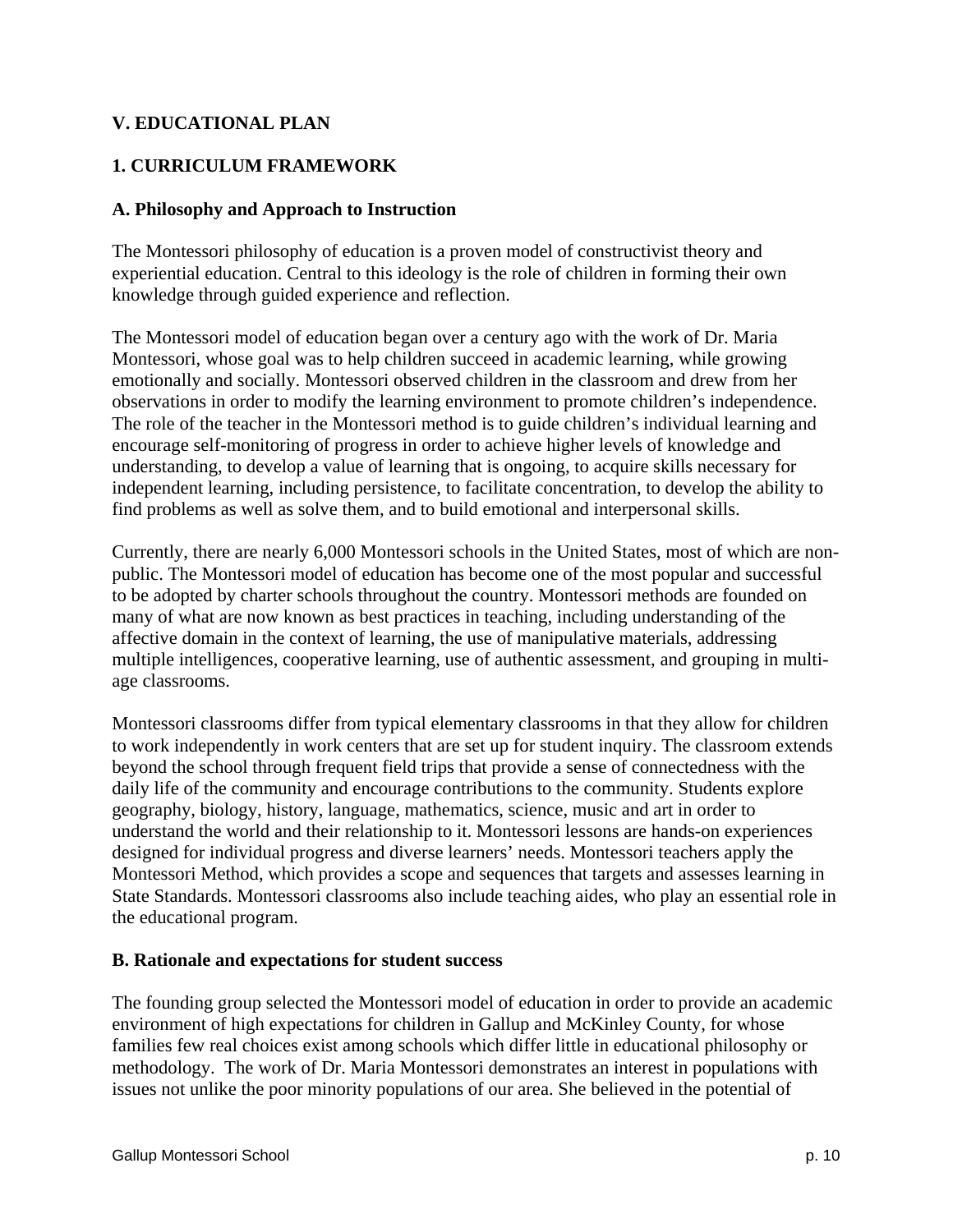children to succeed regardless of race, gender, or social class. As a physician practicing in medical clinics, her experience with poor children led her to recognize intelligence in various forms. She became director of a school for children who today would be classified as autistic or learning-disabled and became known for her scientific approach to educational reform. She guided many of her students to pass the standardized tests of the day. She focused on the most disadvantaged populations in developing a preschool in an urban, inner-city slum. While other schools of her time paid little attention to children as individuals, Montessori's method of scientific observation of student behavior resulted in a child-centered approach to education that recognizes the emotional and social aspects of individuals' learning, with the result being early academic success for many of the preschoolers in her educational program. A key to their academic success was the cultivation of the ability to concentrate quietly for long periods of time in the Montessori classroom.

Students at Gallup Montessori will develop habits of observation, concentration, and independence in learning that will distinguish them from students at other schools in Gallup and McKinley County, where student-driven inquiry generally is not emphasized. The New Mexico Content Standards, Benchmarks and Performance Standards will provide the content requirements and expectations for students.

The Montessori philosophy aligns with our school's mission and our student's needs by centering on learning processes that will enable life-long learning, on real-world experiences that are relevant to children and families of diverse cultural and economic backgrounds, and by attending to individual needs as well as peaceful and constructive social interaction.

### **C. Description of the Curriculum**

We have not developed New Mexico Standards-based Montessori curriculum. This will be the work of the administrator and council, who will also compose SMART goals for student performance expectations. Development of the curriculum will take place in the planning year in consultation with partnerships among other New Mexico Montessori schools and the International Montessori Council.

#### **D. Alignment with New Mexico Standards**

An alignment document will be completed by the administrator and council during the planning year in consultation with regional partners.

### **E. Strategies and Methods**

Gallup Montessori School will create learning environments with diverse instructional resources suited to varied student needs and objectives. Daily rhythms will allow for direct instruction by the teacher using best practices as well as teacher-facilitated student experience: exploration of various processes, materials and media, social learning, reflection and goal-setting. In order to guide students toward academic goals, teachers will create specialized learning environments, manage varied materials, steer themes of learning, coordinate projects, and conduct formal and informal assessment of student progress. Meanwhile teachers will be constantly refining the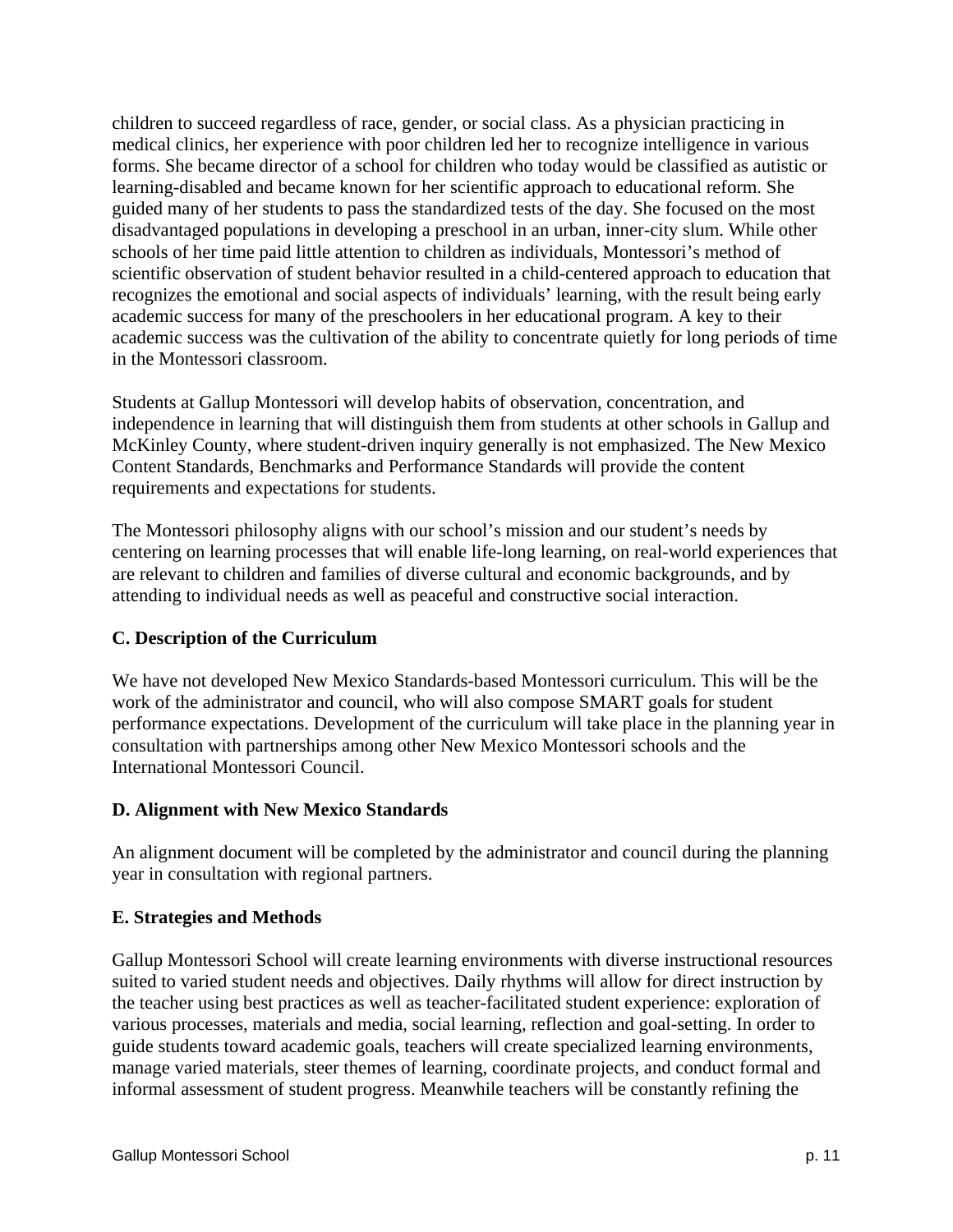ability to observe and respond to student's dynamic abilities and interests. Group projects will often occur as either introductory or summary experiences related to broader themes of learning in which individual inquiry is also integral. Projects will involve the kinds of problem solving that commonly take place outside of school. These "real life" activities are practical skills that foster independence and provide contextual judgment and other higher-order thinking skills.

Students will learn to participate in their own progress monitoring. They will use journaling and digital and print modes of recording their learning milestones, which may be represented by objects or performances. These records will provide material for formative and summative assessment by the students and the teachers. The organization of these records, both digitally and physically, will be a significant aspect of the teacher's role.

Students will develop literacy skills through a Balanced Literacy methodology. This approach will combine language, text-rich experiences, and activities with the explicit instruction of fluency and comprehension skills as needed in order to become able readers. Students will experience the printed word in such a way as to learn to love language and find meaning in print, as well as explore phonics in the context of these experiences. Cultivating the skills of reading, writing, thinking, speaking and listening for all students, the Balanced Literacy Program includes modeled reading and writing, shared reading and writing, guided reading and writing, and independent reading and writing. The Montessori emphasis on real-life experiences will carry over into the literacy program through relevant reading materials, including current newspapers and magazines as well as appropriate literature for children and a rich print environment.

Through these methods and strategies, Gallup Montessori school will address the needs of each student in order to assist him or her in reaching New Mexico Standards.

Professional development necessary for implementing the strategies and methods of this school include:

- Montessori training for teachers who are not yet accredited in the Montessori Method. This may be accomplished in cooperation with other New Mexico Montessori schools.
- Balanced Literacy training for teachers. This may be accomplished as part of in-service professional development.
- Classroom management training for teachers and aides, which will include Positive Behavior Interventions Support and relationship-based conflict resolution based on Dr. Thomas Gordon's theories, including the "Peace Walk."

## **2. EDUCATIONAL PROGRAM**

### **A. Length of School Day and School Year**

As many of our parents will also have some of their children in other local school systems, we plan to adopt the Gallup-McKinley County School's calendar as to the number of days and the length of the school year. This assures that Gallup Montessori School meets all state requirements for its calendar. We believe that accommodating parents' needs for consistency in school schedules is important.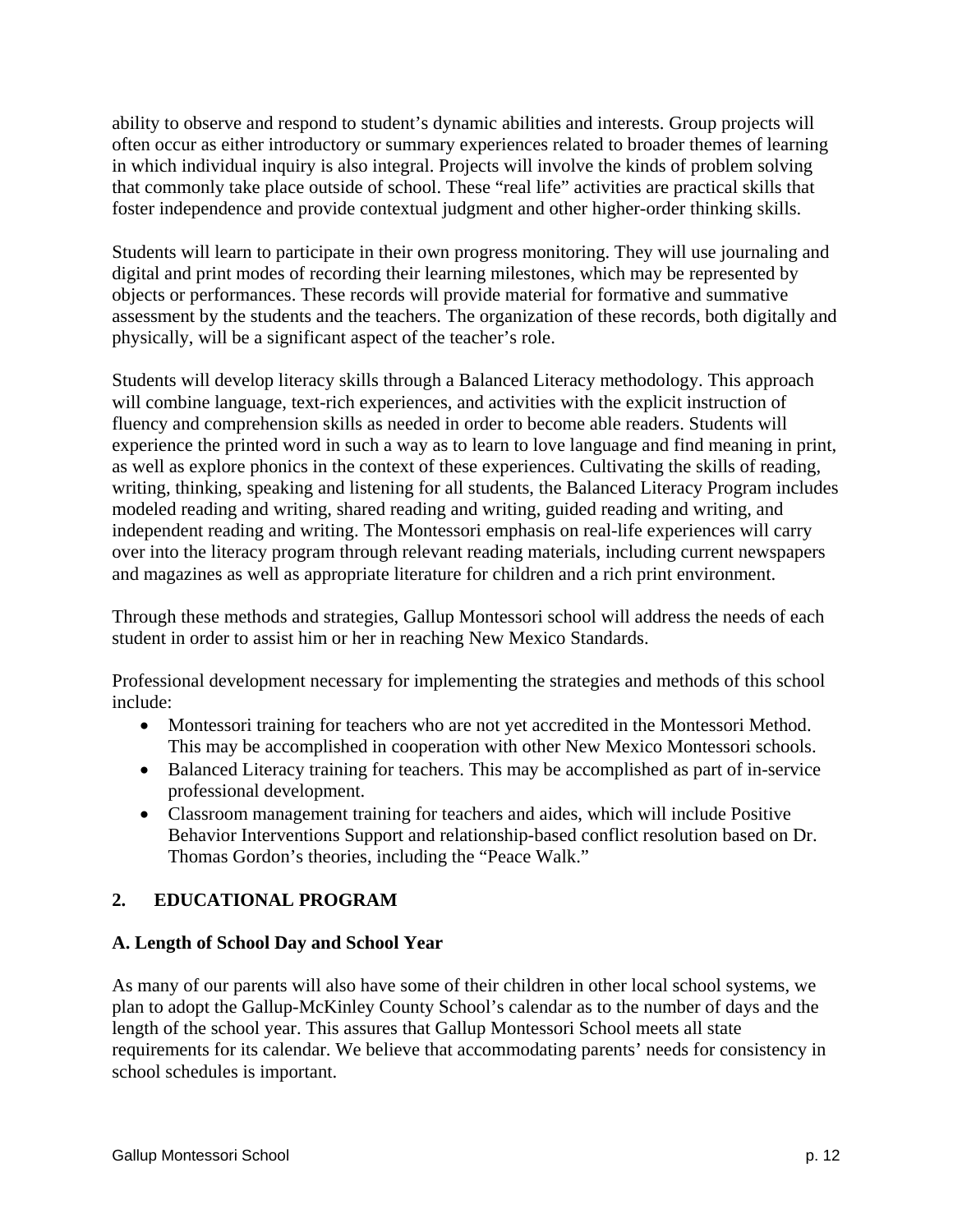While the number of instructional days will meet the state standards, we plan to offer an increase in instructional hours by lengthening the school day for activities consistent with the Montessori Method. This includes practical, real-life activities that foster children's independence as well as projects relating to visual and performing arts, gardening and nutrition, wellness, fitness, and service learning in the community. This will better match parents work schedules by providing additional contact time and developmentally appropriate activities at school. The nature of these activities will differ in intensity from direct instruction common to traditional education, allowing the teaching staff and the students to draw energy from the activities and leave school prepared to spend quality time at home with families. These activities will also be open to family participation. Parents who are available will be encouraged to join their children in these activities at school as desired. Younger siblings are welcome during these times, as are the children and spouses of staff. In this way the school will draw parents into the activities of the children in school rather than separate school from family activities at home.

## **B. Grade Levels, Class Size and Projected Enrollment**

 Gallup Montessori School will serve students in grades K-3rd with a desire to apply for Pre-K funding and incorporate a preschool. There is no phase-in proposed. The school's projected maximum enrollment will be 90 students in K-3rd grade. Class sizes and teacher/pupil rations will be maintained at or below state requirements.

## **3. STUDENT PERFORMANCE EXPECTATIONS**

Student-centered academic performance goals will be determined by the administration and council during the planning year. These student goals will be specific, measurable, ambitious and attainable, reflective of the school's mission, and time-specific.

## **4. PLAN FOR EVALUATING STUDENT PERFORMANCE**

Gallup Montessori School's curriculum will align with the New Mexico Standards with corrective actions taken as required. Our school will participate in and comply with all state regulations with regard to remediation. Results of annual statewide-mandated testing will be included in the school Report Card, which will be recorded and stored electronically for ease of aggregating results as necessary for comparison and progress evaluation.

A Plan for Evaluating Student Performance will be created by the administrator and council during the planning year. It will address the types of assessments that will be used to measure student progress toward achievement of the New Mexico Standards as well as the expectations of the Montessori Method and the school mission and goals for student achievement. This plan will also include a timeline for achievement of these expectations and procedures and a timeline for remediation. The plan will describe other assessment tools to be used in addition to the statemandated testing and additional methods of documentation and reporting of student data to students and parents.

## **5. SPECIAL POPULATIONS**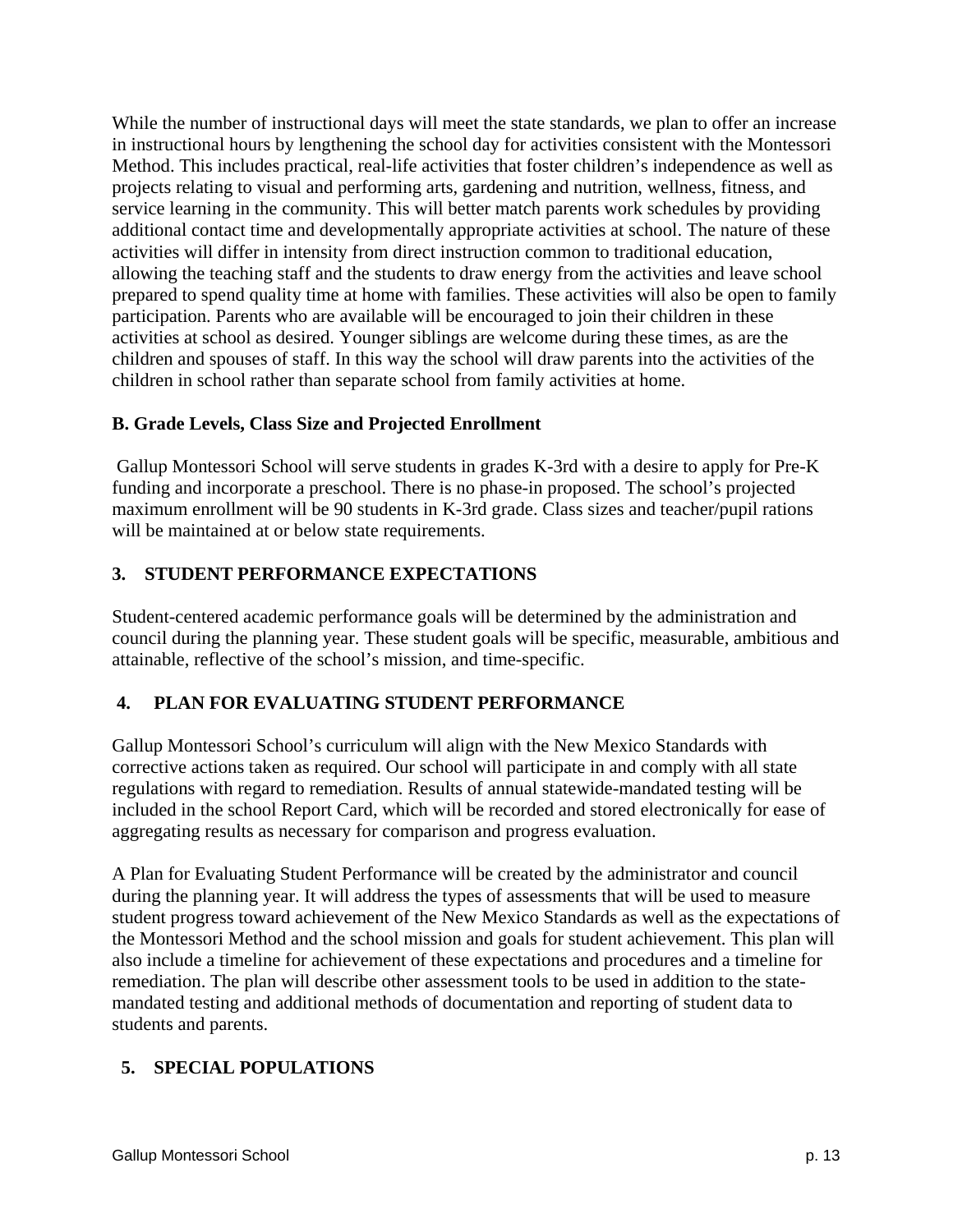The Gallup Montessori School will make all needed modifications to the proposed educational program to meet individual student needs, such as bilingual, limited English proficient, and special education needs. The school will comply with all state and federal special education requirements, including the fundamental obligation to provide a free, appropriate education to students identified with disabilities. The school will also provide access to ancillary services including, but not limited to, counseling and health, through partnership agreements with the nearby private hospital, New Mexico Public Health Office, and Gallup Indian Medical Center. Included on the school's staff will be a licensed school counselor.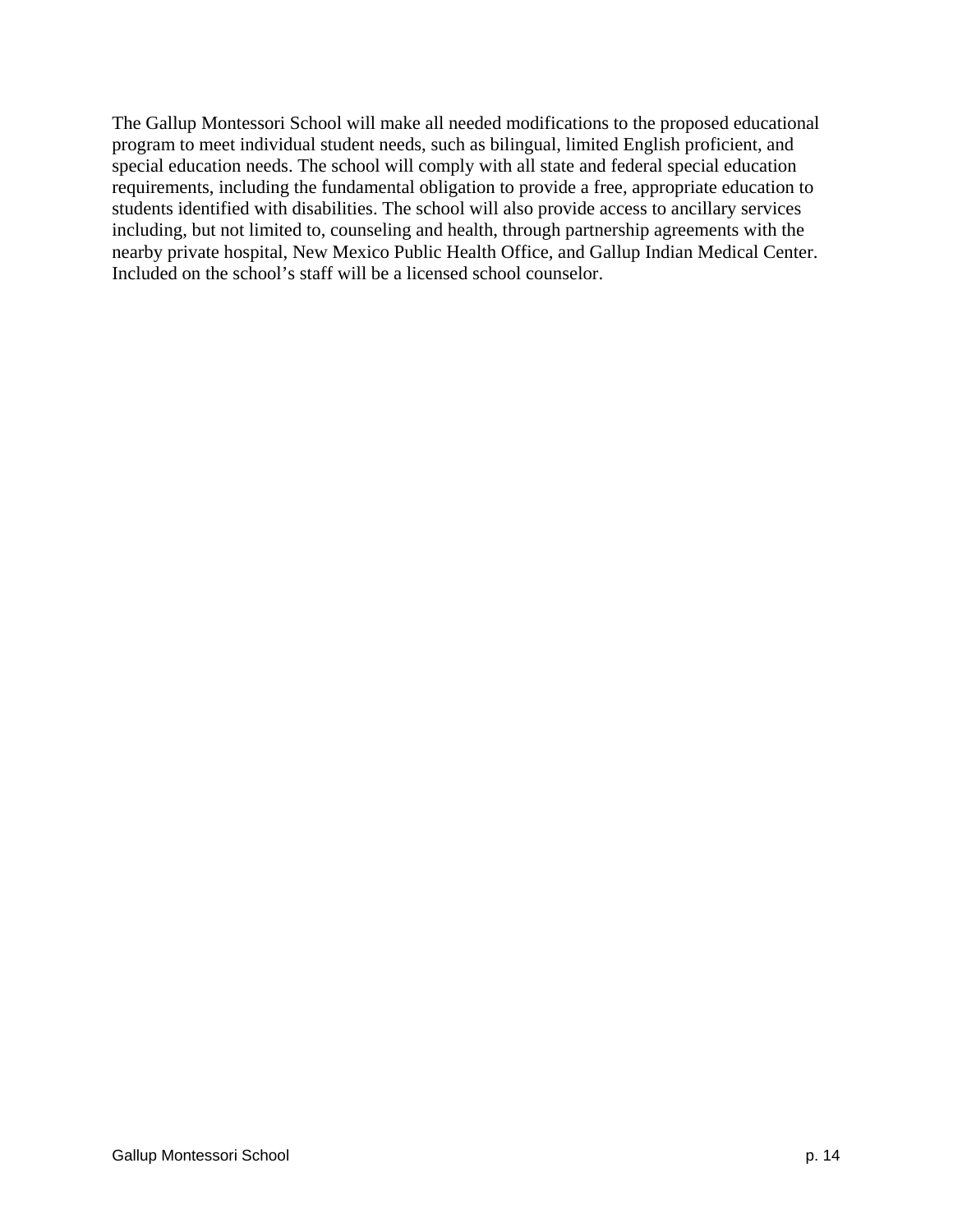### **VI. FINANCIAL PLAN**

## **1. BUDGET**

#### **A. Revenue projection form 910B5 is included as Appendix C**

#### **B. Narrative Description of the Revenues and Expenditures**

Revenues:

SEG Based on enrollment, T&E Rate of 1.078, At-Risk Rate of 0.105, and growth. Year 1 - \$465,040.07 Year 2 – \$534,128.13 Year 3 - \$630,369.64 (higher than year 4 due to growth factors) Year 4 - \$622,934.04 Year 5 - \$718,822.67

Capital Revenue for Leased Facilities based on \$700 per Member Year 1 - \$42,000 Year  $2 - $45,500$ Year 3 - \$52,500 Year 4 - \$56,000 Year 5 - \$63,000Expenditures:

Teachers Grade 1-12  $Yr 1 = 4$  FTE at an average salary of \$30,000  $Yr 2 = 5$  FTE at an average salary of \$30,000  $Yr$  3 = 6 FTE at an average salary of \$30,000  $Yr 4 = 7$  FTE at an average salary of \$30,000  $Yr 5 = 8$  FTE at an average salary of \$30,000

Teachers Special Education  $Yr 1 = 0.5$  FTE at an average salary of \$35,000

 $Yr 2 = 0.5$  FTE at an average salary of \$35,000  $Yr$  3 = 0.75 FTE at an average salary of \$35,000  $Yr$  4 = 0.75 FTE at an average salary of \$35,000  $Yr 5 = 1$  FTE at an average salary of \$35,000

Instructional Assistant

 $Yr 1 = 1$  FTE at an average salary of \$20,000  $Yr 2 = 1$  FTE at an average salary of \$20,000  $Yr$  3 = 1.5 FTE at an average salary of \$20,000  $Yr$  4 = 1.5 FTE at an average salary of \$20,000  $Yr 5 = 2$  FTE at an average salary of \$20,000

Instructional Assistant Special Education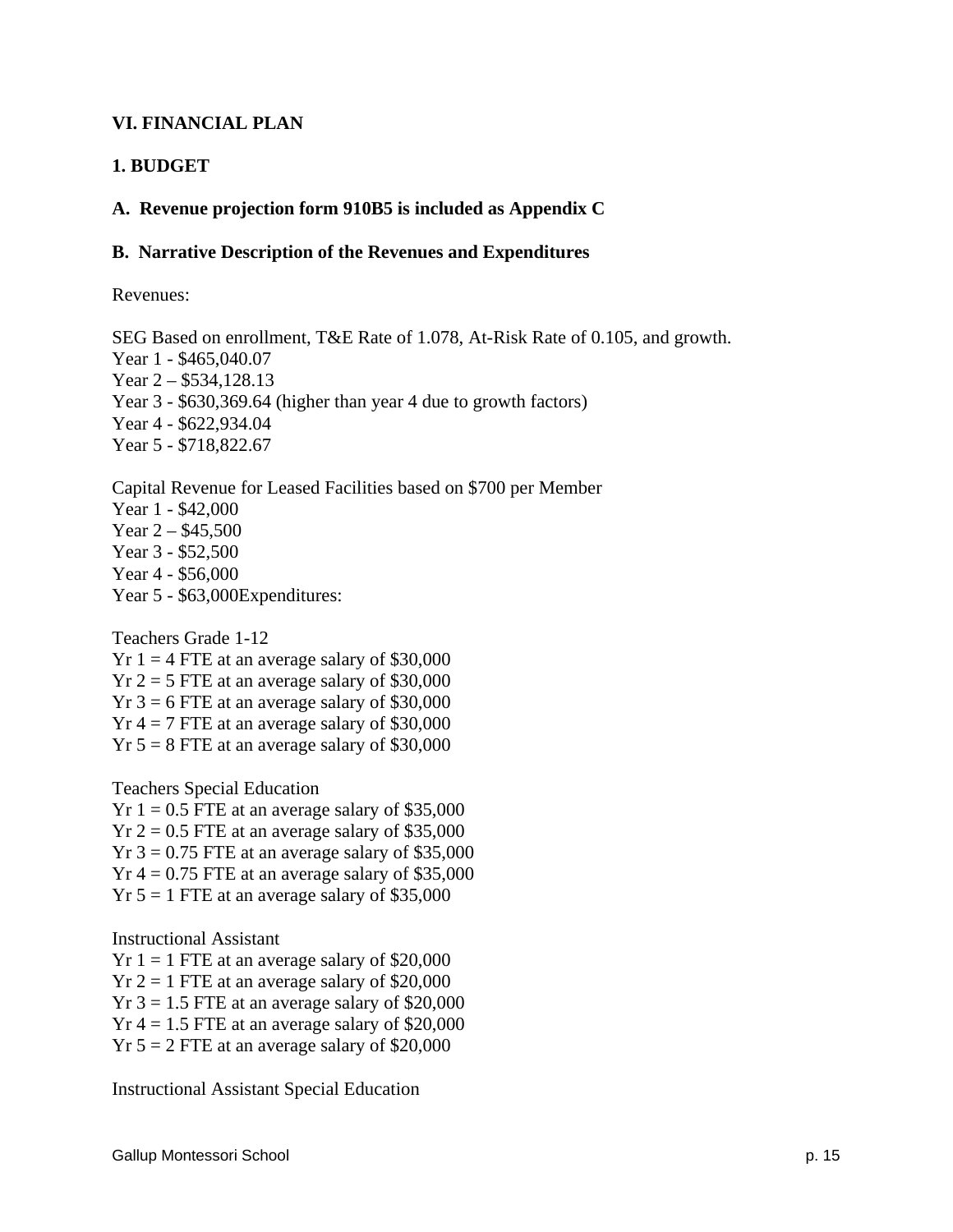$Yr 1 = 0.5$  FTE at an average salary of \$25,000  $Yr 2 = 0.5$  FTE at an average salary of \$25,000  $Yr$  3 = 0.5 FTE at an average salary of \$25,000  $Yr$  4 = 0.5 FTE at an average salary of \$25,000  $Yr 5 = 0.5$  FTE at an average salary of \$25,000

Unemployment Compensation 2% of total Personnel Service Compensation

Worker's Compensation 1% of total Personnel Service Compensation

Textbooks \$200 per student

General Supplies and Materials \$100 per student

Guidance Counselor/Social Worker  $Yr 1 = 0.5$  FTE at an average salary of \$45,000  $Yr 2 = 0.5$  FTE at an average salary of \$45,000  $Yr$  3 = 0.5 FTE at an average salary of \$45,000  $Yr$  4 = 0.75 FTE at an average salary of \$45,000  $Yr 5 = 0.75$  FTE at an average salary of \$45,000

Secretary, Clerical  $Yr 1 = 0.5$  FTE at an average salary of \$30,000  $Yr 2 = 0.5$  FTE at an average salary of \$30,000  $Yr$  3 = 0.5 FTE at an average salary of \$30,000  $Yr 4 = 1$  FTE at an average salary of \$30,000  $Yr 5 = 1$  FTE at an average salary of \$30,000

Occupational Therapist 0.2 FTE at an average salary of \$50,000

Other Professional Services \$10,000 with an increase of 20% per year

Property/Liability Insurance  $Yr 1 = $2,000$  $Yr 2 = $2,000$  $Yr$  3 = \$3,000 due to addition of modular  $Yr 4 = $3,000$  $Yr 5 = $4,000$  due to addition of modular

Principal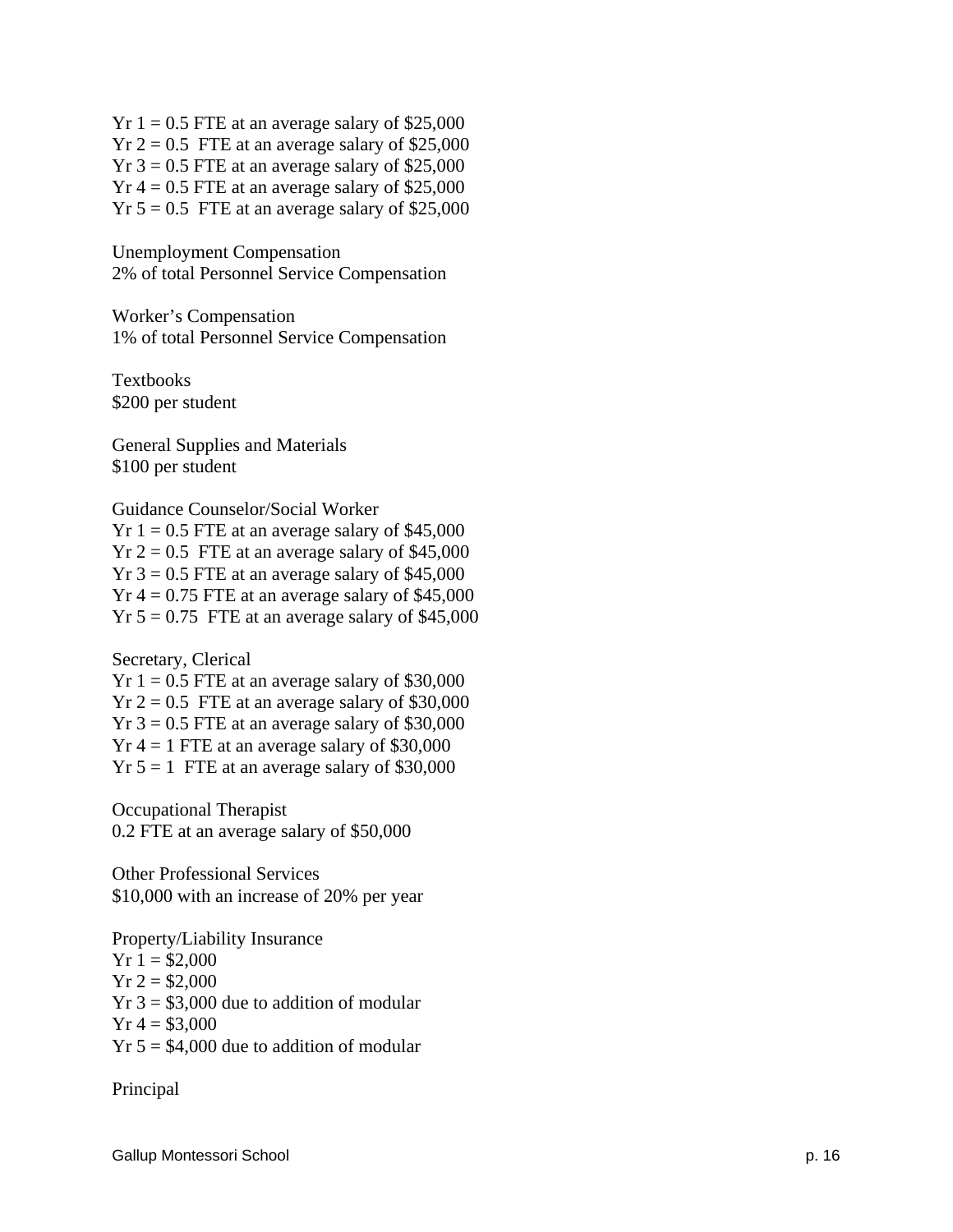$Yr 1 = 0.5$  FTE at an average salary of \$60,000  $Yr 2 = 0.5$  FTE at an average salary of \$60,000  $Yr$  3 = 0.75 FTE at an average salary of \$60,000  $Yr 4 = 1$  FTE at an average salary of \$60,000  $Yr 5 = 1$  FTE at an average salary of \$60,000

#### Custodial

 $Yr 1 = 0.3$  FTE at an average salary of \$30,000  $Yr 2 = 0.3$  FTE at an average salary of \$30,000  $Yr$  3 = 0.5 FTE at an average salary of \$30,000  $Yr$  4 = 0.5 FTE at an average salary of \$30,000  $Yr 5 = 0.75$  FTE at an average salary of \$30,000

Repair and Maintenance – Buildings and Grounds \$2,000 per year

Other Energy – (all utilities estimate) \$1.80 per square foot

Communication Services \$8,000 per month for phone, cell phones, and internet

Property/Liability Insurance \$5,000 in year 1 with an increase of 10% each year

General Supplies and Materials (buildings)  $Yr 1 = $2,000$  $Yr 2 = 10\%$  increase  $Yr$  3 = 20% increase due to addition of modular  $Yr 4 = 10\%$  increase  $Yr 5 = 20\%$  increase due to addition of modular

Rental Land and Buildings \$63,598 for 1 modular in years 1, 3, and 5

### **B. FISCAL MANAGEMENT**

We understand the importance of proper fiscal management and accountability. It is our intention to find qualified and cost effective methods for managing the education resources. This is why we have been working with representatives from the State of New Mexico, the PED, the Charter School associations, and independent fiscal managers to be certain we have a well rounded and thorough understanding of school finances.

There are two resources specifically with which we have been working. The first is a volunteer with the development group who has worked with public education finance and charter schools for over eight years. Having worked with schools in development, with new schools, and with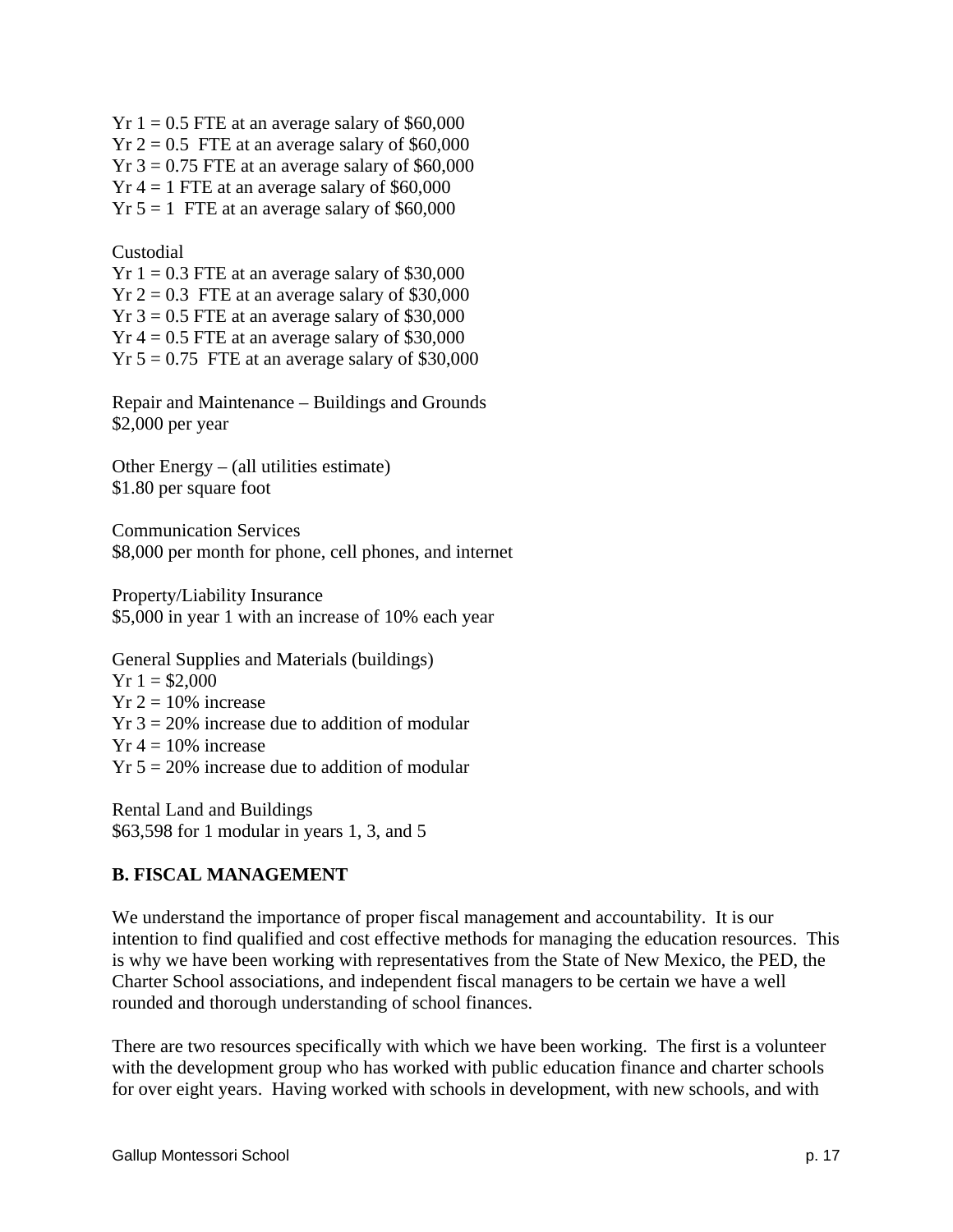more established schools, she has a broad range of knowledge that will help us in planning and decision making. The second is the New Mexico Coalition for Charter Schools and their new Financial & HR Services. We will draw upon these resources to find consulted business management and accounting services, which are supported in our budget, to assist with all the needed fiscal and audit procedures.

We intend to watch closely the internal controls and monitor segregation of duties by involving school administration, board members, and instructional staff in proper ordering, approval, handling, and accounting for goods and services. (See Appendix F.) We will use the attached spreadsheet to guide this process and even with a limited staff, make every effort to create documented and efficient fiscal procedures.

Fiscal audit preparation will be completed following appropriate standards for governmental audits as required by State and Federal statutes. Drawing on our fiscal managers and partners, we will contract for audit preparation from highly qualified financial managers. We will set up policy and systems to use throughout the year to remain in compliance with sound fiscal policy.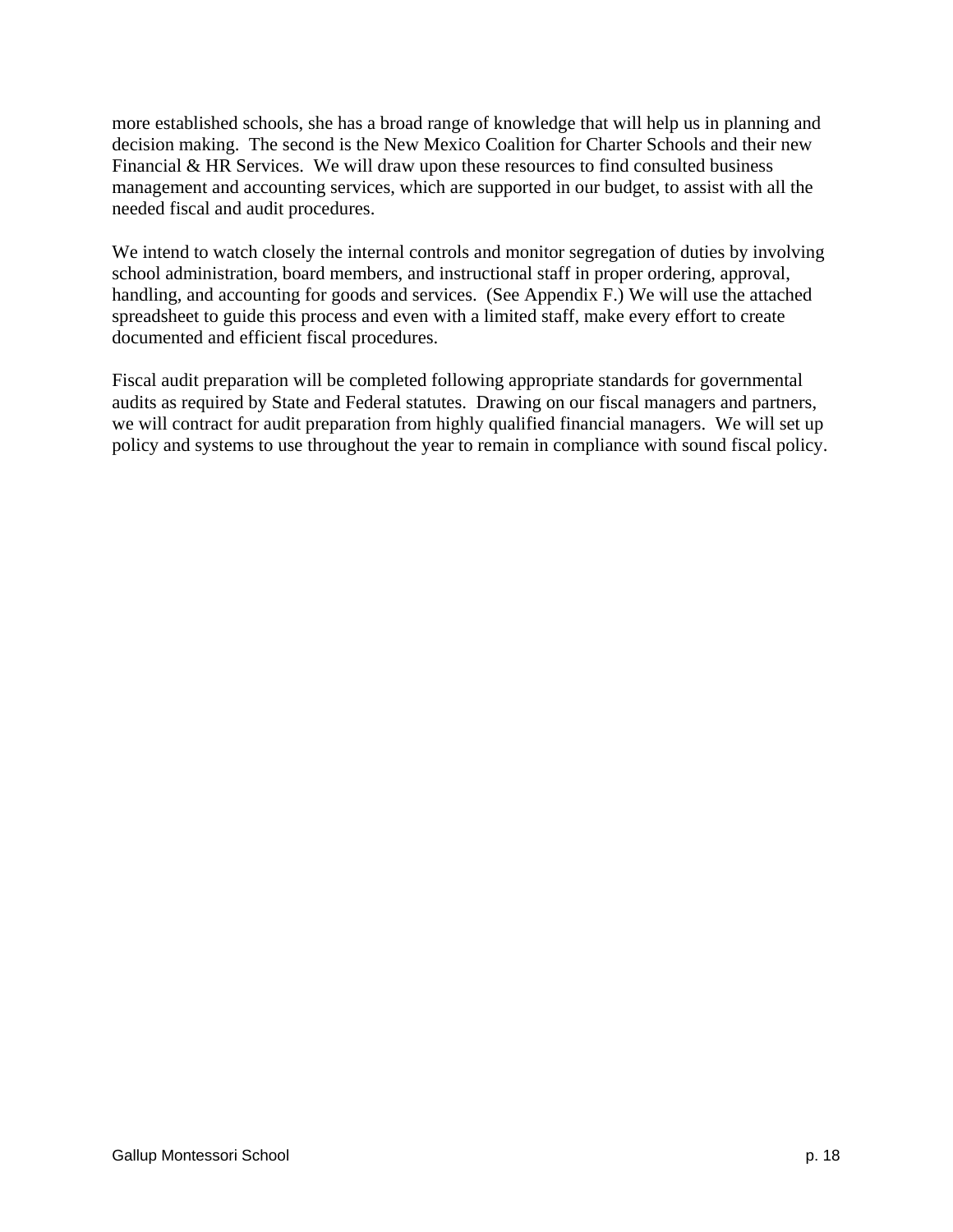## **VII. GOVERNANCE/MANAGEMENT PLAN**

## **1. GOVERNANCE STRUCTURE**

The Gallup Montessori School will be governed through a committee model by a council with a minimum of five (5) voting members and a minimum of two (2) non-voting members and will oversee the operation of the school. Not more than 49% of the persons serving on the Council may be interested persons. An "interested person" is defined as:

- (1) Any person currently being compensated by the council for services rendered to it within the previous 12 months, whether as a full-time or part-time employee, independent contractor or otherwise, excluding any reasonable compensation paid to a member of the council; or
- (2) Any family member of such a person.

The council members will be elected to serve two-year staggered terms or until their successors have been duly elected and qualified. The voting members will consist of community members with knowledge of education and childhood development. The non-voting members of the council will include the Administrator and members of the teaching staff.

The council will consist of individuals, including:

- ∉ne or more Gallup Montessori School parent(s)
- One or more community member(s) at large
- ∉ne University of -Gallup Early Child Program faculty member
- One or more Gallup Montessori Charter staff member(s)
- A Gallup Montessori School Administrator. Additionally, the Administrator will serve as a non-voting member of the council.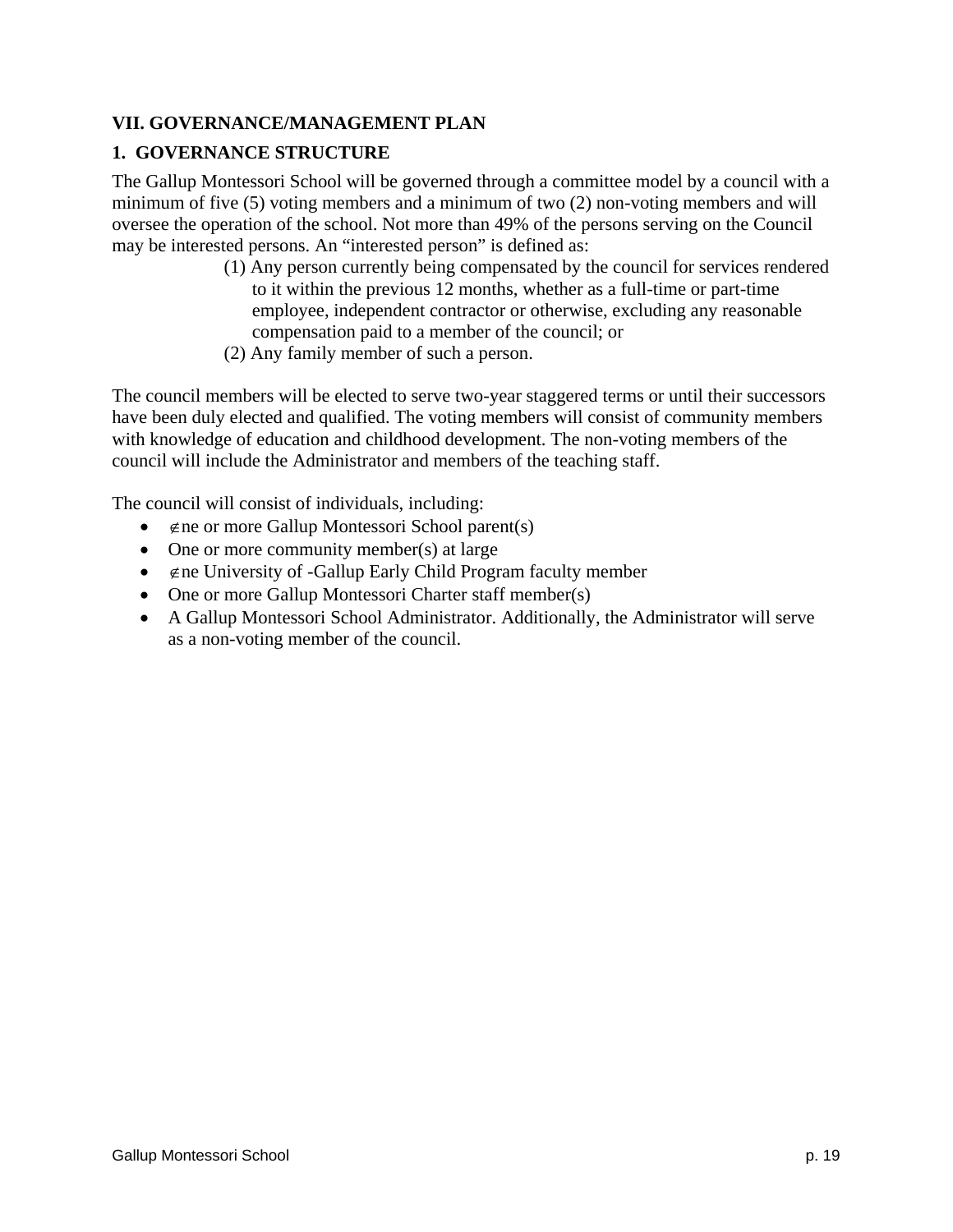

### **A. Roles and Responsibilities of Gallup Montessori School Staff and Members**

This Gallup Montessori School Organizational Chart emphasizes the distinct roles of its school members and their responsibility to the School Administrator, who is accountable to the council.

The council will oversee the general operation of the school and delegate the daily management of the school to the School Administrator. The council will provide support and direction to the Administrator and the school by establishing:

- The mission, guiding principles and population that the school serves;
- The long- and short-term plans for the development and operation of the school;
- The school finances and budget;
- The hiring and management of the School Administrator and determination of the salary and term of contract, under NMAC 6.69.7.1 et. seq.;
- Educational policies in collaboration with the Administrator and Staff;
- School partnership relations.

The School Administrator will be responsible for the day-to-day operations of the school and as referenced in MNSA 1978 22-8B-10, he/she will hold authority for all employment decisions regarding the staff. Through effective collaboration with his/her staff, the Administrator will be accountable for personnel management, individual student needs and the school's financial obligations.

The Administrative Assistant will report only to the School Administrator and will provide clerical and communication support to him/her.

The Contracted Business Manager is responsible for supporting the Administrator in assuring that the financial and legal responsibilities of the school are maintained in an accurate and timely manner. These financial and legal reports will be utilized by the Administrator in his/her communications with the council.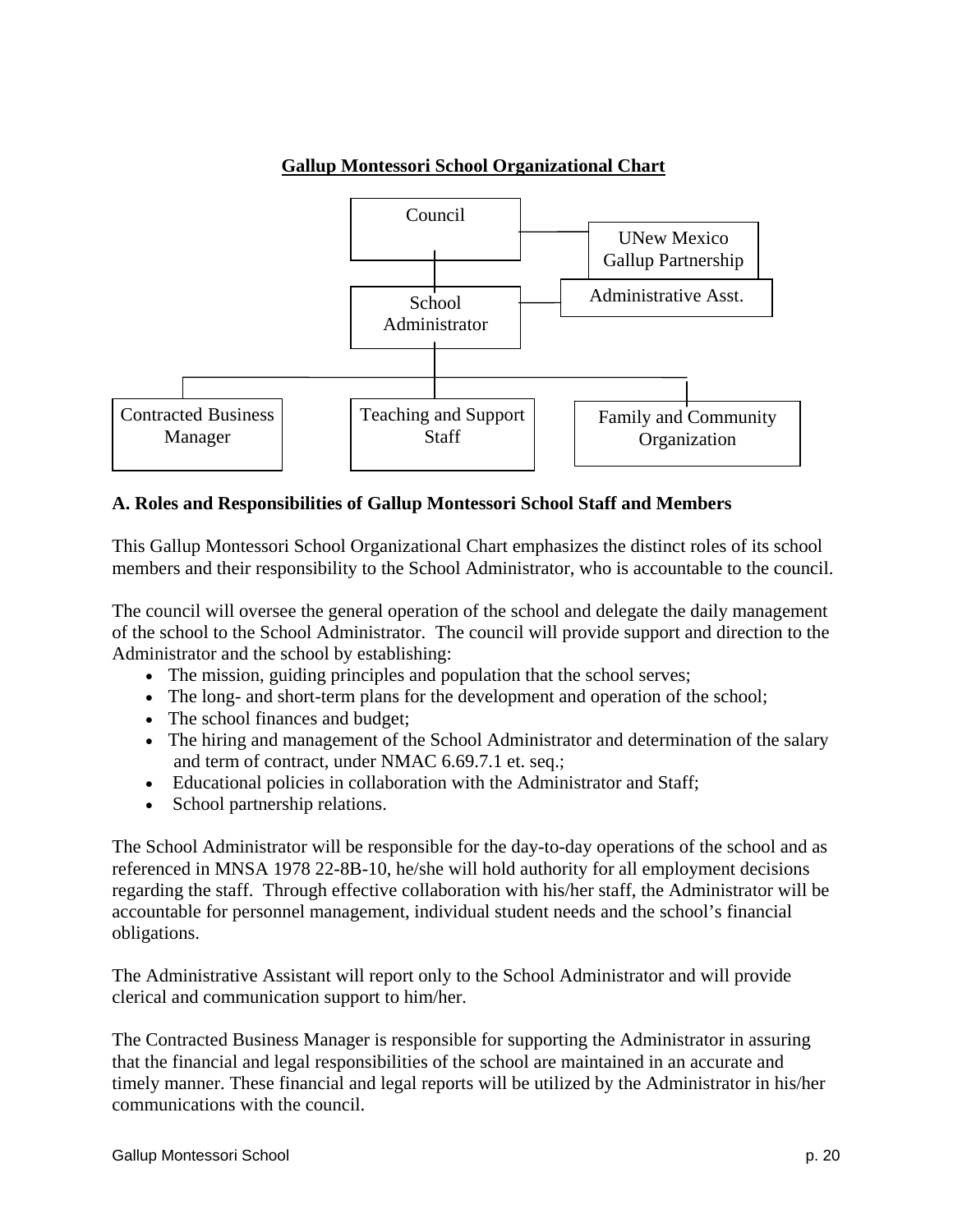The teaching and support staff are responsible for our school's greatest concern and mission. They will ensure a safe and fair enviroNMent of high expectations where our children can celebrate their individuality within our community, while acquiring habits of mind that promote life-long learning. They will value the involvement of parents and community members in the children's learning. They will report directly to the Administrator and contribute to the daily education program. Through these actions, the teaching and support staff, together with the Administrator, will be accountable to the council for meeting or exceeding the New Mexico State Education Standards.

The Family and Community Organization will support the children, staff and Administrator through direct and indirect involvement with the school. They will uphold our mission by participating in the classrooms, facilitate open communications to the community by attending Governing Council meetings, and provide financial support through fund-raising activities.

#### **B. Gallup Montessori School Governance Policies and Procedures**

Members will uphold their duties of care for their responsibilities, loyalty to their interest in the schools mission and vision, and obey all legal mandates. The council upholds honest, open, concerned and legal conduct at all times in accordance with the New Mexico Open Meetings Act and other applicable statues. Each meeting agenda will be posted before the meeting is held. All members will exhibit and maintain appropriate authority and effective communication while working on the council.

Members represent the interests of Gallup Montessori School and will not confuse their own personal interests with those of a member of the school council.

Members will not use the council as a means of promoting or conducting private business or personal services. Service opportunities must be offered with equal access with open information and competitive opportunity to the whole community.

- 1. If a conflict of interest should arise for a council member, that member shall remove him/herself from comment, deliberation and vote on the conflicted issue.
- 2. Voting council members are not permitted to be employed by the Gallup Montessori School. A council member must first resign his/her position, and then apply for employment by the school.

Council members will work as a collaborative unit. No single individual member may hold full authority over the council.

- 1. The School Administrator and staff will not be directed by individual council members, unless the council has granted authorization.
- 2. Communication and action with the public, press, or other entities may not be directed by individual council members unless authorization has been granted by the council.
- 3. Council members may not individually evaluate or direct the Administrator or staff. The council as a whole will provide a formal evaluation for the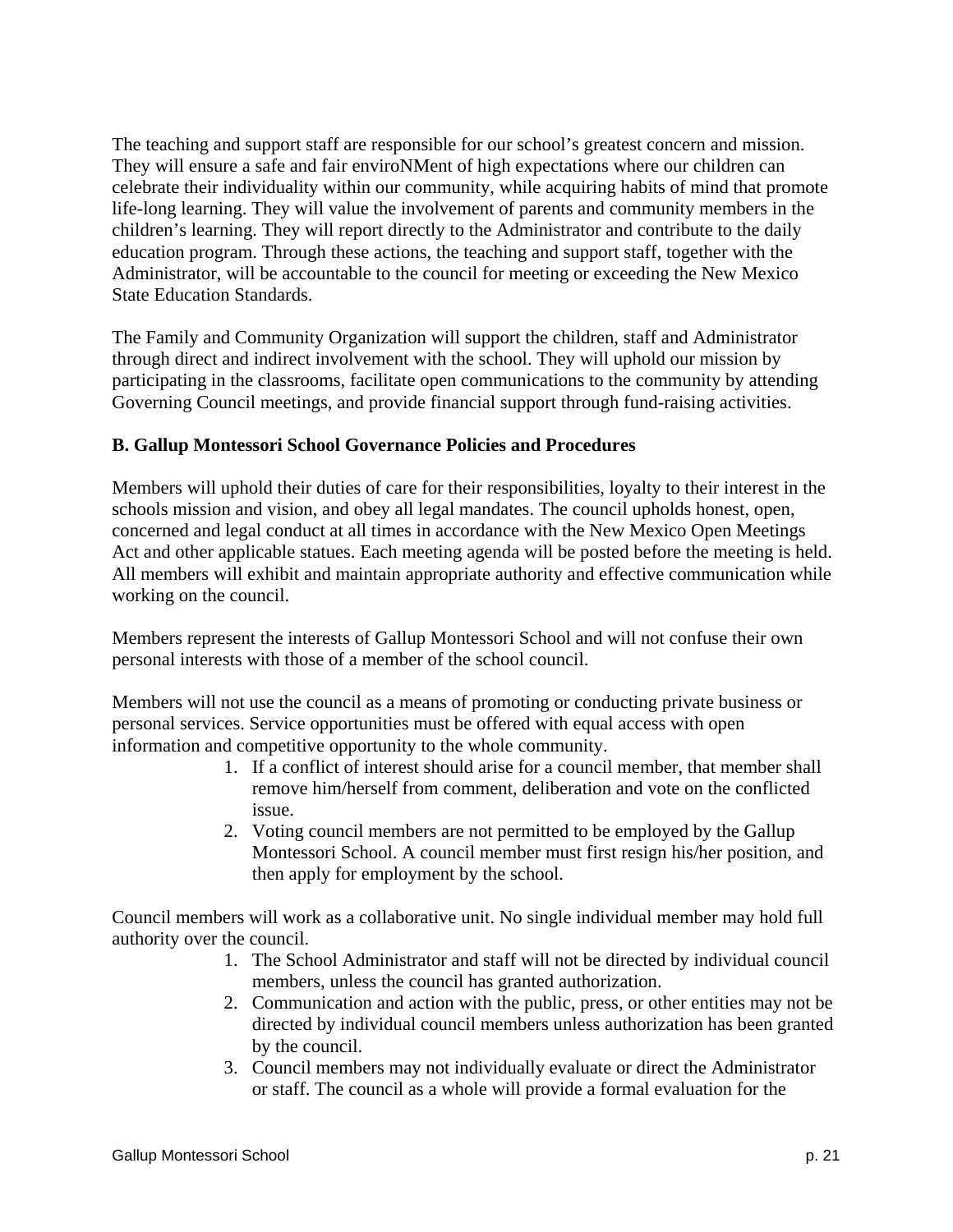Administrator. Individual members may address any personal concerns with the Administrator or staff as per the policies and procedures manual.

Members will uphold professional confidentiality regarding all issues brought to the council.

### **C. Gallup Montessori Council Powers and Duties:**

- Obey all New Mexico Public Education Department policies and procedures and state laws;
- Recruit, select and evaluate the school Administrator and negotiate and approve contracts;
- Develop school policies and procedures that are in aligNment with Gallup Montessori School mission, vision and any applicable statues and regulations;
- Review and oversee the Gallup Montessori School annual budget, monthly budget reports;
- Monitor all academic and fiscal goals;
- Ensure compliance with all relevant academic and fiscal performance standards;
- Assure equal access to all students and supervise the school entrance lottery;
- Monitor Gallup Montessori School facilities plans;
- Monitor Gallup Montessori School development plans and promote Gallup Montessori School, as well as raise funds to support its operation;
- Ensure compliance with all statutes and regulations regarding the council and
- Encourage involvement of all Gallup Montessori School stakeholders.

### **D. Selection Process of the Gallup Montessori School Administrator**

The Gallup Montessori School Council will appoint a hiring committee who will comply with the School Personnel Act and conduct a search through advertisements in local, state and/or national publications. Applicants must hold or be able to obtain an Administrative License from the Public Education Department of New Mexico. Following the interviewing process and background check, a recommendation will be made to the council. The council may choose or reject a candidate after review and/or interview. After a candidate is chosen, a contract with the Administrator will be completed.

### **E. Decision-Making Process of the Council**

The President, Vice-President, Secretary and Treasurer will conduct its meetings using Robert's Rules of Order, as long as they are not inconsistent with or in conflict with any provisions of law. If the President is absent, a member chosen by majority will facilitate in his/her absence. The Secretary will record all meetings, and if absent, the majority will appoint a member to function in his/her place.

Council officers will serve one year in office. Each member is entitled to one vote, with the President casting his/her vote in the case of tied votes, and adoption of any issue, resolution, motion, etc. is by simple majority. Any member may abstain from a vote.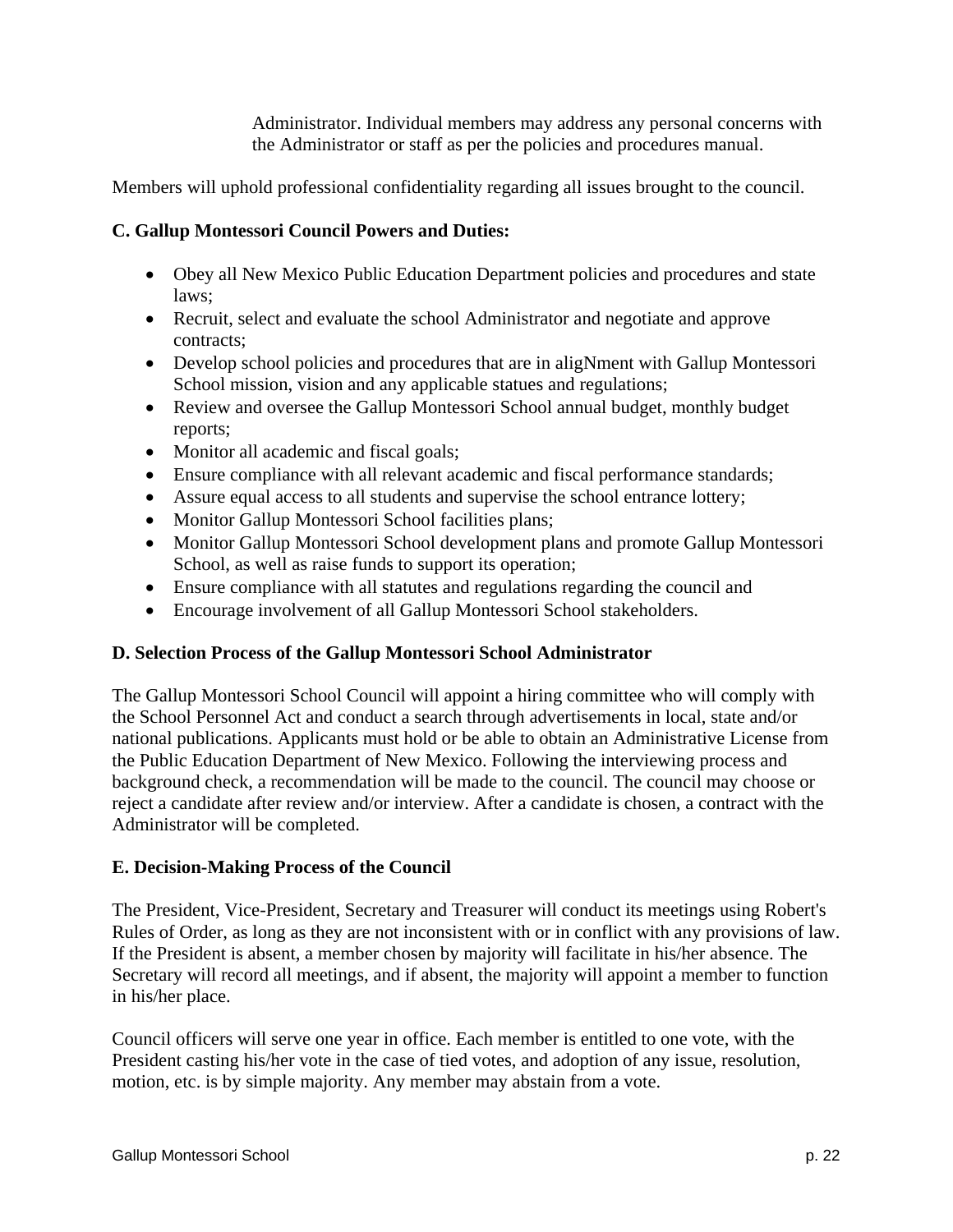## **2. DESCRIPTION OF THE GOVERNING BODY**

The council will care for the success of Gallup Montessori School and assure that it is meeting its goals and achieving its mission. All members will show loyalty to the school's policies and procedures and operate free from any conflict of interest. The council will obey all applicable laws and regulations regarding the school. The council will create and post an operating schedule annually, according to the Open Meetings Act Resolution and the School Personnel Act. It will establish and monitor the school's annual operating budget.

### **A. Governance Council Members**

The Gallup Montessori School initial council shall include:

**William Bright** is a retired Occupational Therapist with a Masters degree in Special Education, a founder and former principal of a private school in Colorado, a former elected Gallup McKinley County Schools Board Member and current governing board member of the Middle College High Charter School, from which position he intends to resign upon approval of this charter school application.

**Amy Halliday** is an Occupational Therapist and parent, currently employed by the Gallup-McKinley County School District.

**Steve Heil** is a National Board Certified Elementary Art Teacher at Juan de Oñate Elementary School, artist and farmer.

**Kim Ross-Toledo** is to be the Executive Director of the Charter School and is both a parent and the Executive Director of the Coalition for Healthy & Resilient Youth.

**Cindi Tah** is a National Board Certified Librarian employed by Gallup-McKinley County School District and has a masters degree in Elementary Education from Western New Mexico University.

**Helen M. Zongolowicz, Ed.D.**, is the Program Coordinator of Early Childhood Multicultural Education at the University of New Mexico-Gallup and currently serves on the board of the Middle College High Charter School. When this charter is granted, she will either resign from her other board position or appoint another representative from her department to serve on the Gallup Montessori School council.

Other members will include one or more parents and community members. Initial members will voluntarily perform any needed officers' duties until the final board can be formed and elections held in accordance with the adopted bylaws.

Its current members will nominate council members. Orientation to the school and the council will take place at a specifically scheduled meeting after their election. The Montessori Method will be presented by the Administrator. Funds for ongoing council development will be in the school's annual budget. The New Mexico Coalition for Charter Schools and the New Mexico Public Education Department will provide further governance training.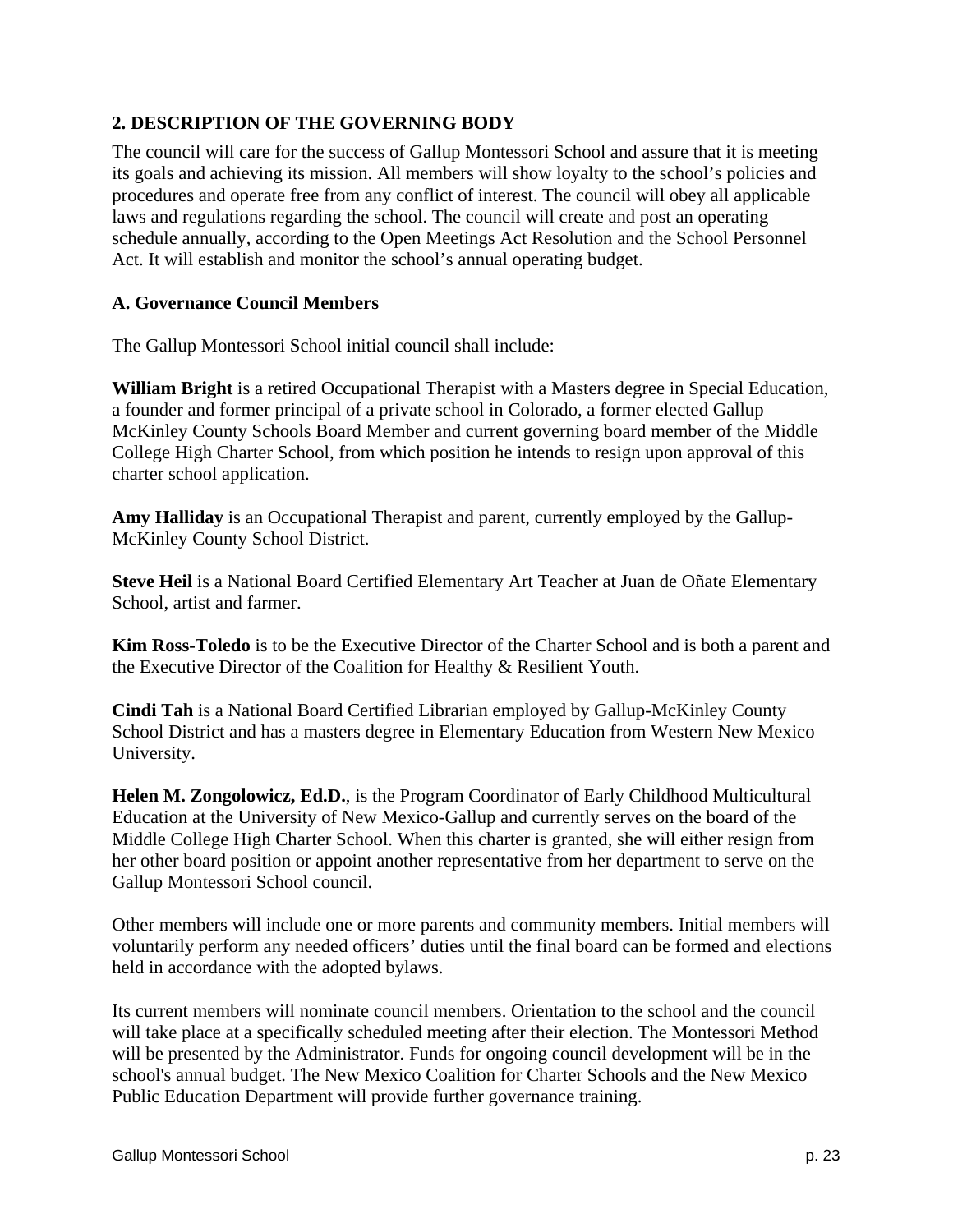The school's bylaws will provide for the full inclusion of parents, staff, and community members by their appointments to serve on the governing council. Also, the council meetings with comply with the New Mexico Open Meetings Act and, as recent New Mexico legislation mandates, the council members will attend state sponsored board training.

#### **3. PARTNERSHIPS**

#### **University of New Mexico Gallup Branch**

Contact person: Dr. Helen Zongolowicz, Ed.D, Program Coordinator, Early Childhood Multicultural Education Program.

Office: Calvin Hall Center 124B 200 College Rd. Gallup, New Mexico 87301 (505) 863-7541 Home: 604 McKee Dr. Gallup, New Mexico 87301 (505) 863-2094

The Early Childhood Dept. staff has expressed support for utilizing the Charter School as a Lab School for their college students. This is seen as a value to the school and to the college students. (See letter of support.)

#### **Gallup Charter Schools, Inc.**

| Contact person: | William Bright, Incorporator |  |
|-----------------|------------------------------|--|
| Home:           | 402 W. Morgan Ave.           |  |
|                 | Gallup, New Mexico 87301     |  |
|                 | $(505)$ 722-0039             |  |

Mr. Bright will act as an independent non-profit partner who will apply for grants and accept donations to assist with funding and other resources.

One or more of the directors may serve on the school's governing council.

#### **Coalition for Healthy & Resilient Youth**

Contact person: Kim Ross-Toledo, Executive Director Home: #28 Indian Village Rd., Church Rock, New Mexico 87311 Phone: 870-7449

One Coalition for Healthy and Resilient Youth representative may serve on the governing council.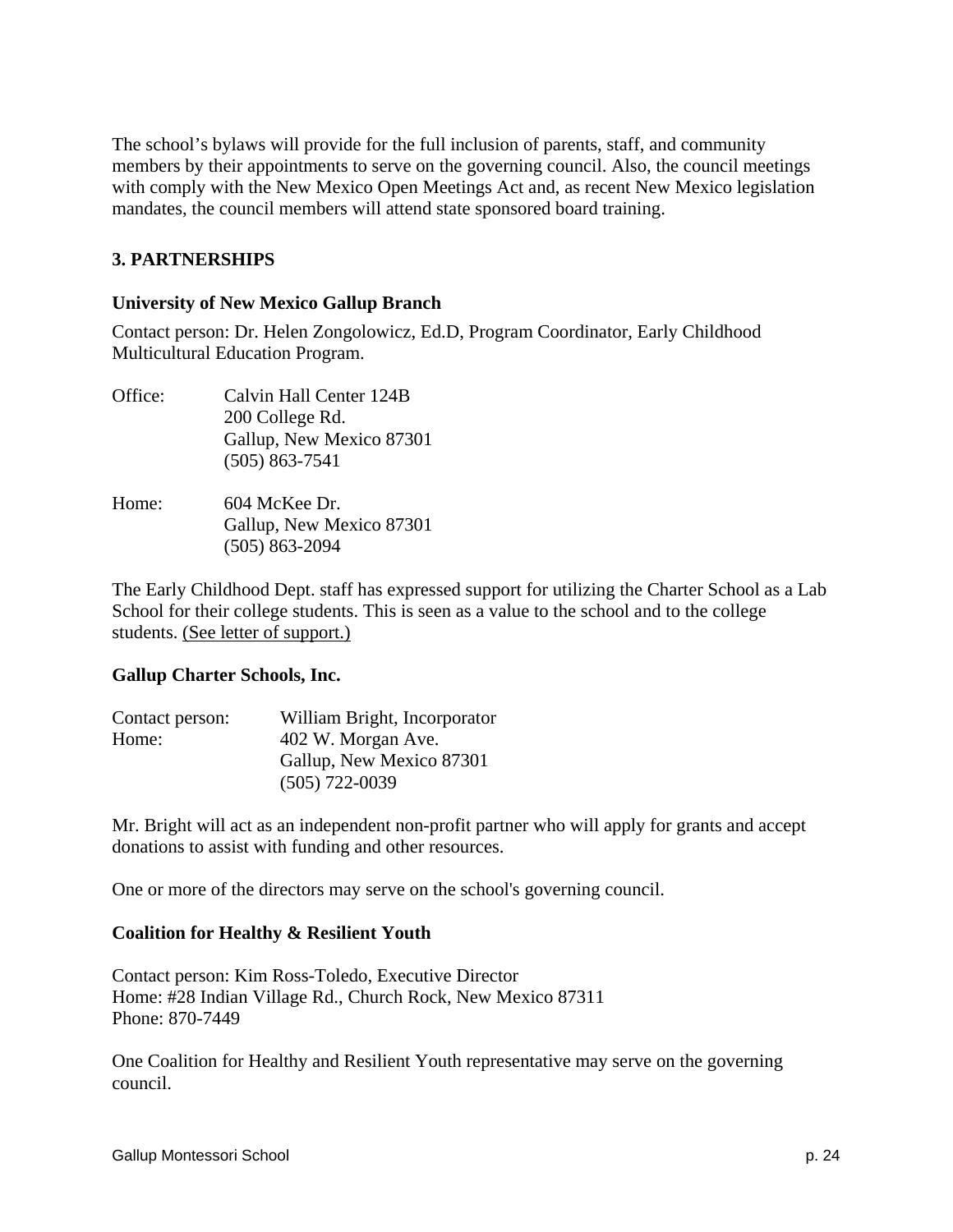## **4. SCHOOL ORGANIZATIONAL STRUCTURE**

The council oversees the school operation. It hires, evaluates and releases the Administrator.

The University of New Mexico-Gallup Partnership will provide training and promotional opportunities and will report to the board.

The Administrator is accountable for the day-to-day responsibilities, including financial decisions, personnel scheduling and transportation needs. He/she hires, evaluates and releases all school staff. The Administrator is also responsible for compliance with all city, state, federal, New Mexico, and Montessori Association laws and regulations. The Administrator will delegate work as appropriate.

The teachers and on-site staff will present the curriculum, encourage cooperation and collaboration and promote a love of learning among their students. The teachers will coordinate classroom aides, monitor degree of learning and modify individual learning plans as needed.

The Contracted Business Manager will manage the fiscal responsibilities of the school and report directly to the Administrator.

The Administrative Assistant will report directly to the Administer and mange the school office. He/she is responsible for the phones, written communications, and notifying the parent(s) when a child is ill.

The Health and Wellness Counselor will work with children one-on-one or in small groups for all grade levels.

The Family and Community Organization will receive direction from the Administrator. It will provide support to the school, staff and children through promotion, fundraising and communication resources.

The initial year has a projected enrollment of 60 in grades K-3, with a teacher to student ratio of not more that 1 to 15. The Pre-school added later will comply with or exceed state pre-school ratio regulations. Each classroom will have one teacher and one aide.

## 5. **EMPLOYEE RELATIONS**

Gallup Montessori School will follow a collaborative communication model that recognizes the efforts of all community stakeholders, including but is not limited to, students, parents, and staff. The promotion of reflective instructional strategies and best practices in professional teaching necessitate consistent and ongoing planning and implementation within an open communication framework. To meet these needs, time will be included within the weekly schedule to meet for staff development and planning sessions. Prior to the school's first semester of student enrollment, planning sessions will be utilized for the development of school policies, including the establishment of a staff handbook.

Gallup Montessori School will not discriminate against anyone on the basis of ethnicity, national origin, gender, sexual orientation or disability. The school will be nonsectarian in its programs, admission policies and employment practices.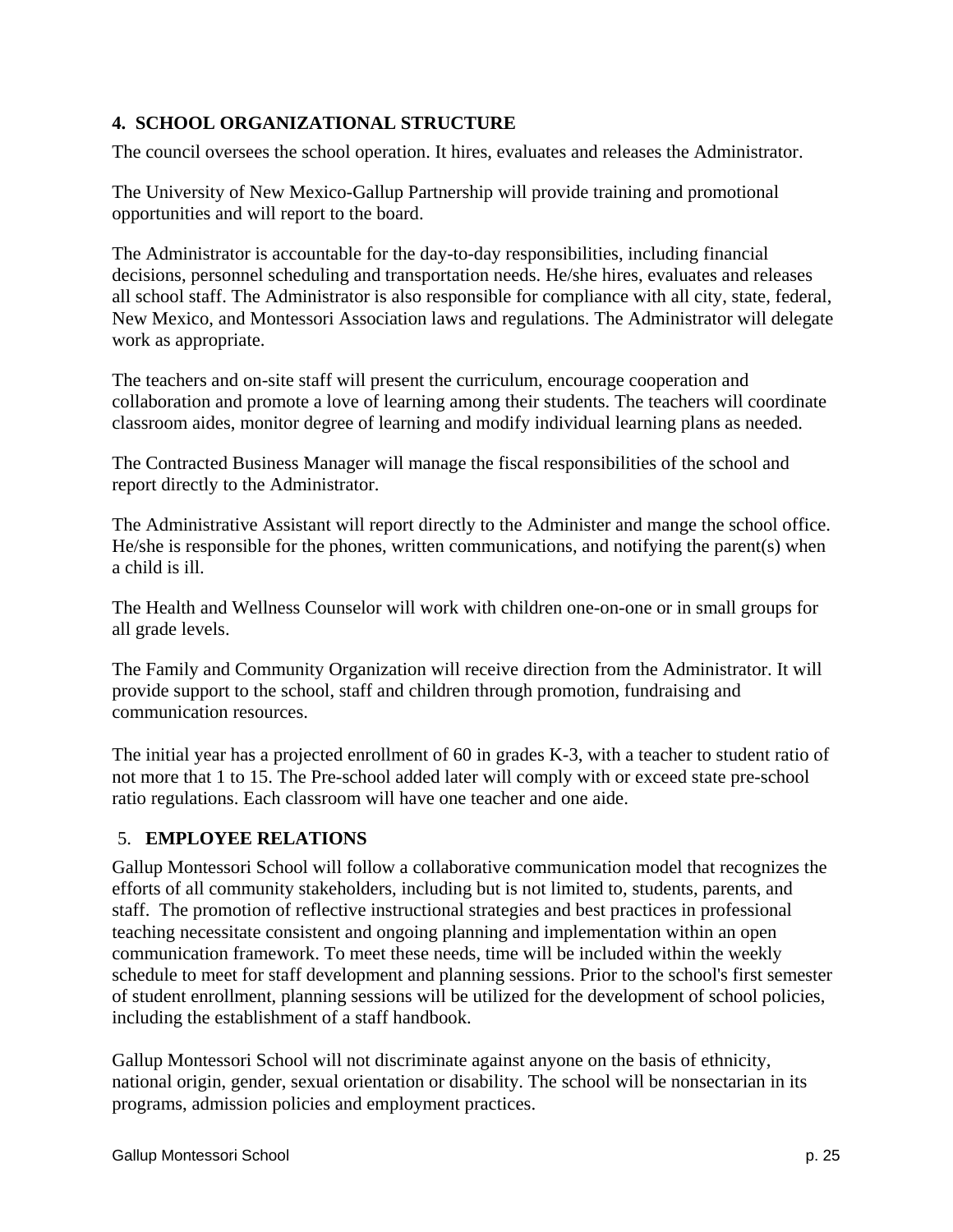Due process will be assured by following the School Personnel Act. Employees who have been employed for three or more consecutive years shall only be terminated or discharged for just cause. Just cause means a reason that is rationally related to an employee's competence or performance of his/her duties and that is not in violation of the employee's constitutional civil rights.

Employees are entitled to due process prior to termination, if such employee has a vested property or liberty interest in his or her employment. The procedures to be followed are in NMSA 1978 and in the School Personnel Act in general. If the School Personnel Act is changed, modified or amended, the school's procedure will also be changed, modified or amended accordingly.

The Gallup Montessori School does not intend to limit the activities of employees of the school concerning participation in other organizations if employee so choose.

## **6. STUDENT ENROLLMENT PROCEDURES AND DISCIPLINE POLICY**

Gallup Montessori School will enroll students thorough an open lottery process. There will be publicly advertised open application periods of 10 to 20 days. The lottery process begins with accepting applications in February with the lottery drawing taking place at the council meeting in March. For those in the lottery, student's names will be drawn randomly from all the students who have submitted a complete application through the conclusion of the open application period, until capacity is reached.

All remaining students not selected for enrollment through the lottery will be placed on a waiting list of students according to their lottery position on the waiting list. Students will be selected for enrollment from this list throughout the year as openings may occur. Regularly throughout the year, additional names may be selected randomly from publicly advertised lottery drawings of received completed applications to add to the waiting list. Pupils from the previous year will be considered already enrolled and siblings of pupils currently enrolled in the school will be given preferential enrollment. To be eligible for admission, all students must provide proof of minimum age as established by regulation, and an appropriately completed application.

Gallup Montessori School will not discriminate in its student admissions process on the basis of ethnicity, religion, gender, sexual orientation, economic status, or disabilities, limiting conditions, etc. In accordance with the New Mexico Charter School Act, the school will not require tuition or entrance exams. The governing council will have the authority to change the enrollment numbers as the need presents itself, upon approval of governing council.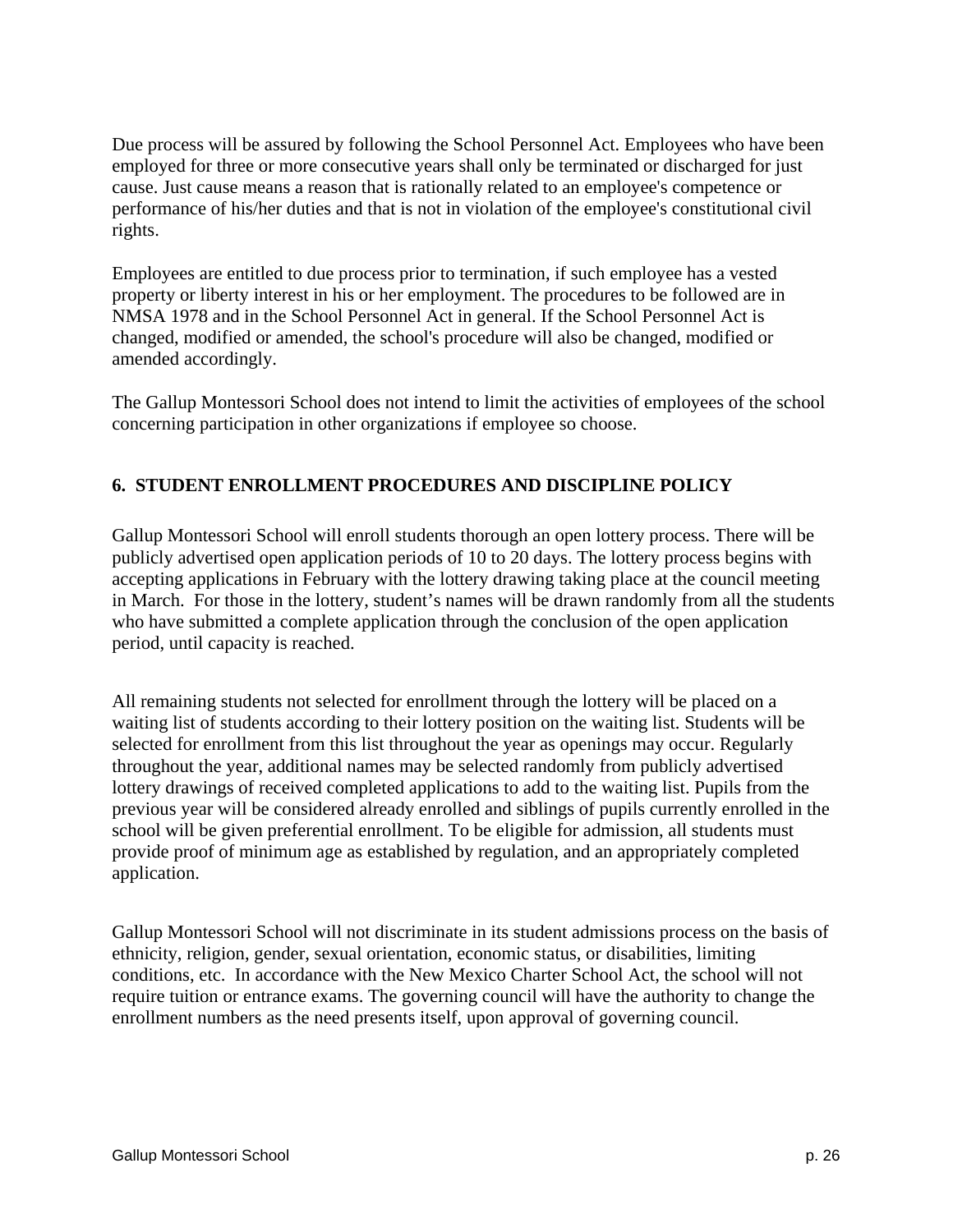#### **Student Discipline:**

Gallup Montessori School will enforce a discipline system built around safety, structure, and choice and in compliance with the Public Education Department's Student's Rights and Responsibilities.

#### **Student Discipline Policies and Behavior Management:**

During the planning year the administrator will work with the governing council to create a discipline policy that synchronizes with the Montessori Method of teaching, supporting school goals and mission, encouraging individual responsibility in promoting peaceful, cooperative interaction while devloping a positive individuality. The student discipline policy will also comply with New Mexico SBE regulations (Title 6. Chapter 11. Part 2) governing student's rights and responsibilities, which provide a comprehensive framework for schools to provide a safe environment for student learning, and to further provide students and parents of the basic rights and requirements necessary to function in the educational community. Beyond those activities designated as prohibited by SBE regulations, the governing council is given the authority to oversee the approach to student behavior management.

## **7. FACILITIES**

#### **A. The school site:**

The Facilities Director at University of New Mexico-Gallup has confirmed that there is adequate and available land on the campus for charter leased portables to be placed and utilities installed. This will satisfy New Mexico requirements regarding placement of charter schools in public facilities and on public land.

The Administrator will secure a land lease agreement with University of New Mexico.

A sufficient number of portable double classroom modulars with bathrooms, such as energy efficient Comark Building Systems (see: www.comarkbuilding.com) or as provided through our area's Cooperative Education Services, will be either leased or purchased.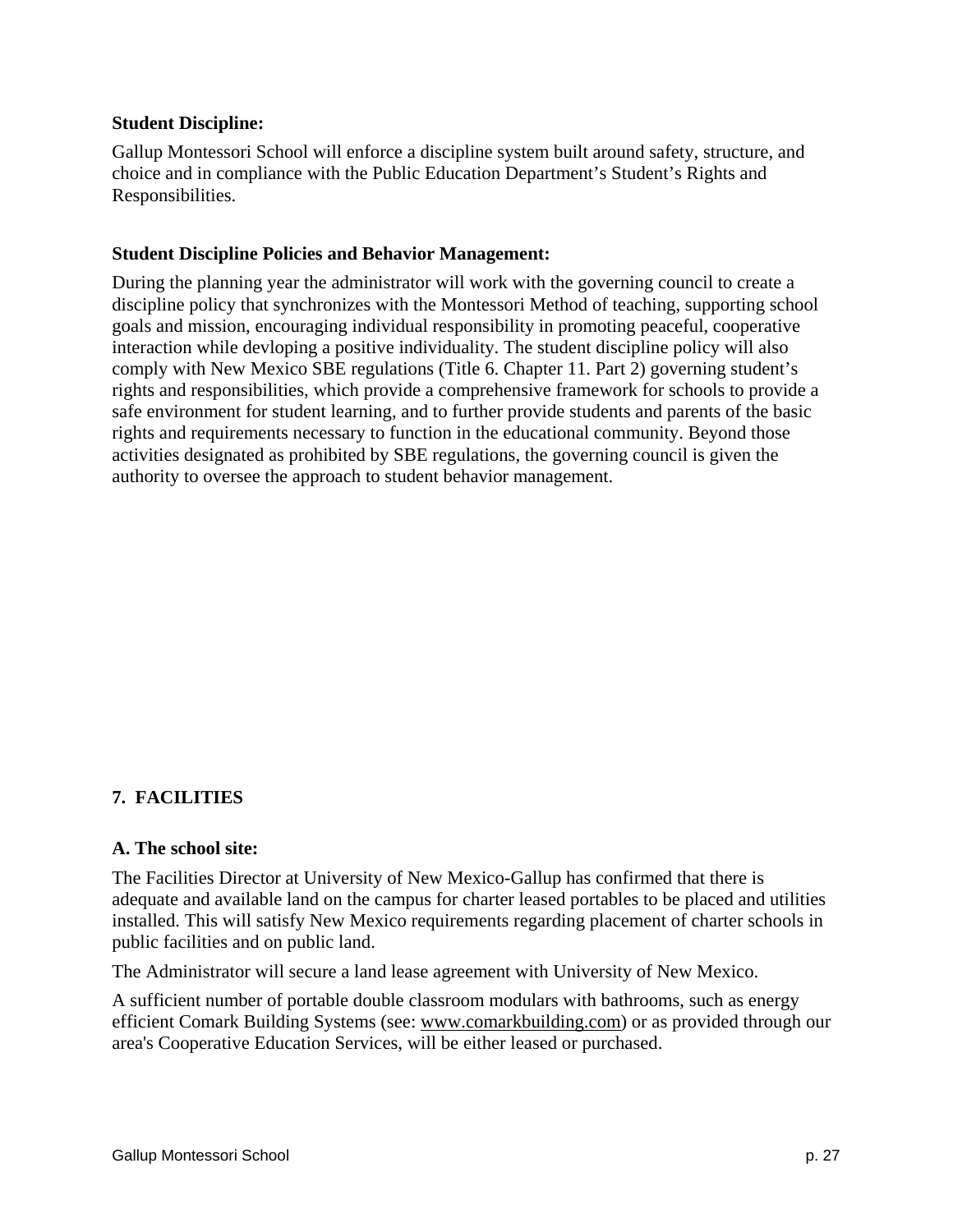The April 15, 2009 quoted purchase price for one Comark 24'x64' modular double classroom with bathrooms was \$63,598 including building, delivery and setup.

### **B. Shared use and auxiliary facilities:**

Access time may be scheduled for use of the Univeristy of New Mexico-Gallup gym, the 1 mile University of New Mexico-Gallup fitness trail, the community computer labs, the certified kitchen and preschool playground of the Campus Daycare Center and other existing facilities.

The New Mexico Public Health Clinic, Gallup Indian Medical Center and Rehoboth Hospital are all within easy and safe walking distances from the proposed school site for access to all required school health and social services.

# **8. OTHER STUDENT SERVICES**

### **A. Student Transportation:**

The Gallup McKinley County School District and Gallup Montessori School's service area is too large to consider school funded/contracted daily student transportation at this time due to the excessive bus time for young students that this would entail.

As the school buildings will be in Gallup, which is the main work site for all McKinley County residents, the school administration will provide coordination and arrangements needed for commuting parents to drop off and pick up students safely and according to pre-arranged parents permissions/agreements.

Field trips will be contracted with the local public school bus system as needed and paid for out of operating funds.

Students requiring transportation by an Individual Education Plan will be provided transportation by contract with accessible buses from the local public school bus system using operating & IDEA funds.

### **B. Food Services:**

Contracted services with local state approved vendors for lunch and healthy snacks will be pursued.

As the average family income levels in the area are some of the lowest in the state, we plan to qualify for USDA Provision 2 (free lunch for all) and Title I support.

### **C. Health & Wellness:**

The former Gallup-McKinley County School Wellness Coordinator will volunteer his time to facilitate the creation of the state mandated Wellness Plan and School Health Advisory Council (SHAC).

The Wellness Plan will meet or exceed the minimum requirements in all eight areas of the New Mexico Yucca Model of comprehensive health, i.e.: all students, staff, and participating parents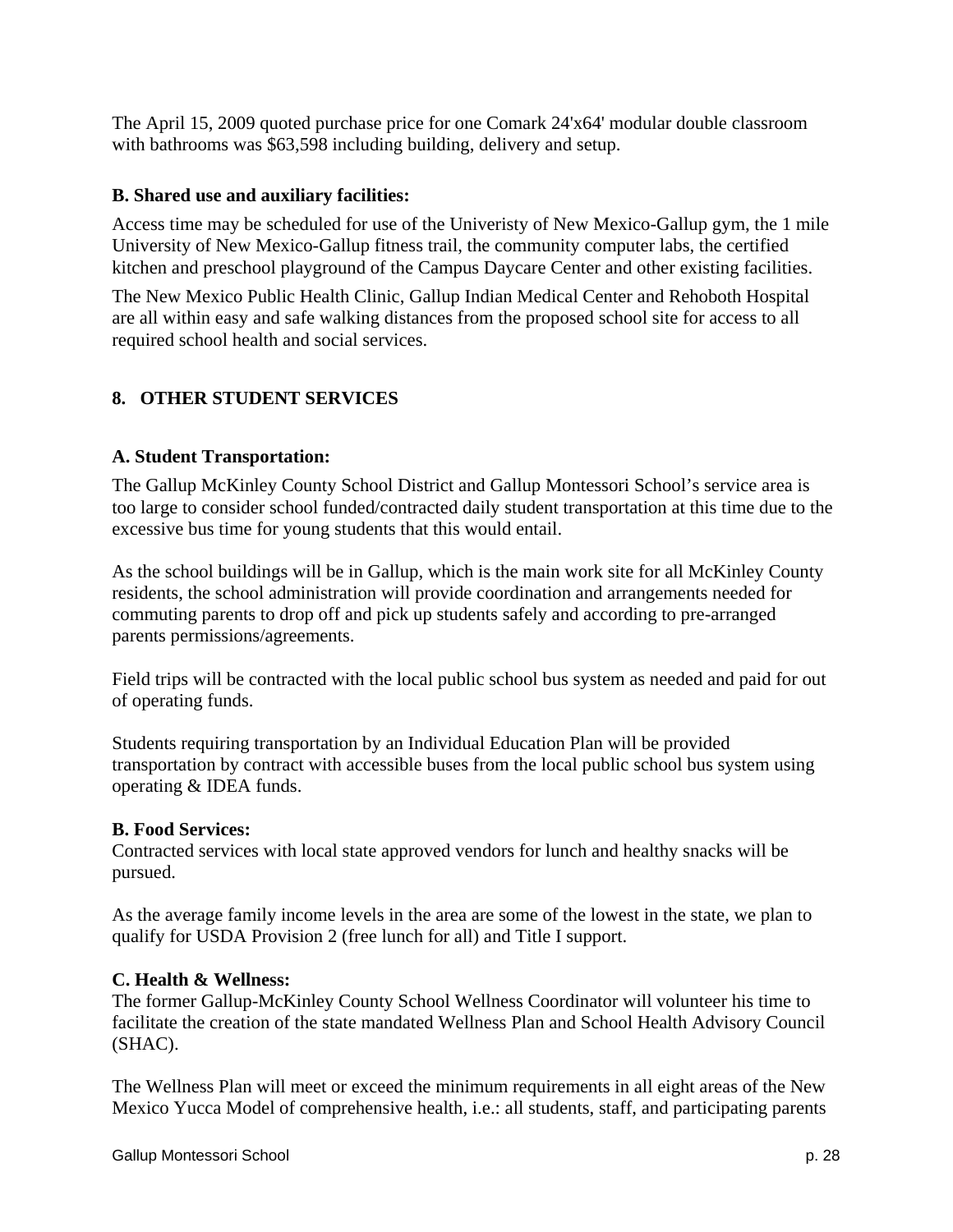will be provided with an individualized fitness plan, activity schedule, and self-evaluation process.

The school will have one licensed school-based counselor on the staff.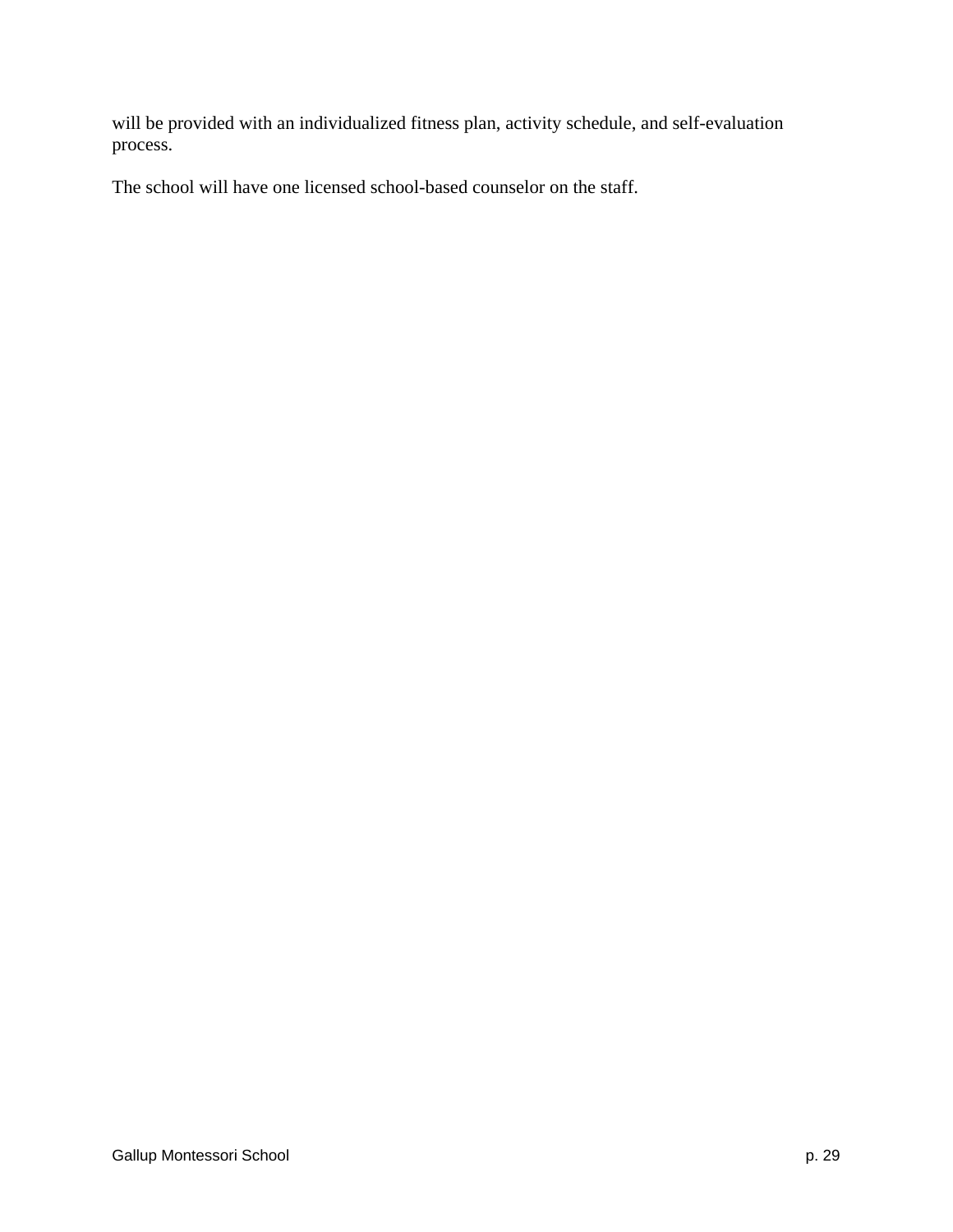## **VIII. REQUIREMENTS**

## **1. LEGAL LIABILITY AND INSURANCE COVERAGE**

The proposed school will participate in insurance coverage by NMPSIA and will comply with all applicable rules of that authority.

#### **2. WAIVERS**

No waivers required.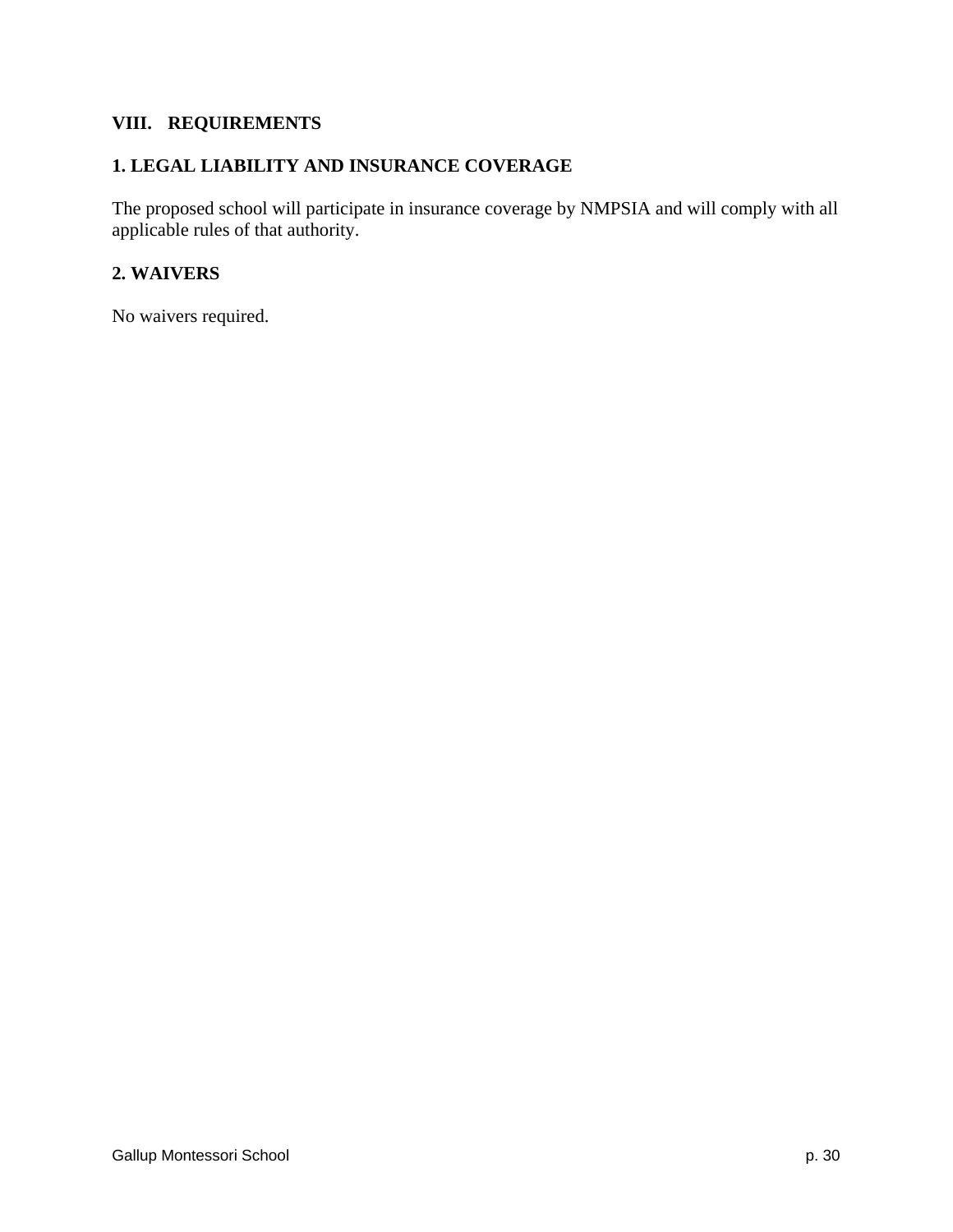## **IX. APPENDICES**

A. The School's proposed personnel policies;

The school's personnel policies will be created as described above by the administrator and governing council during the planning year.

B. The School's proposed student discipline policy;

The student discipline policies will be created as described above by the administrator and governing council during the planning year.

C. Forms 910B5

- D. Budget Spreadsheets
- E. Letter of support (University of New Mexico-Gallup)
- F. Segregation of Duties spreadsheet